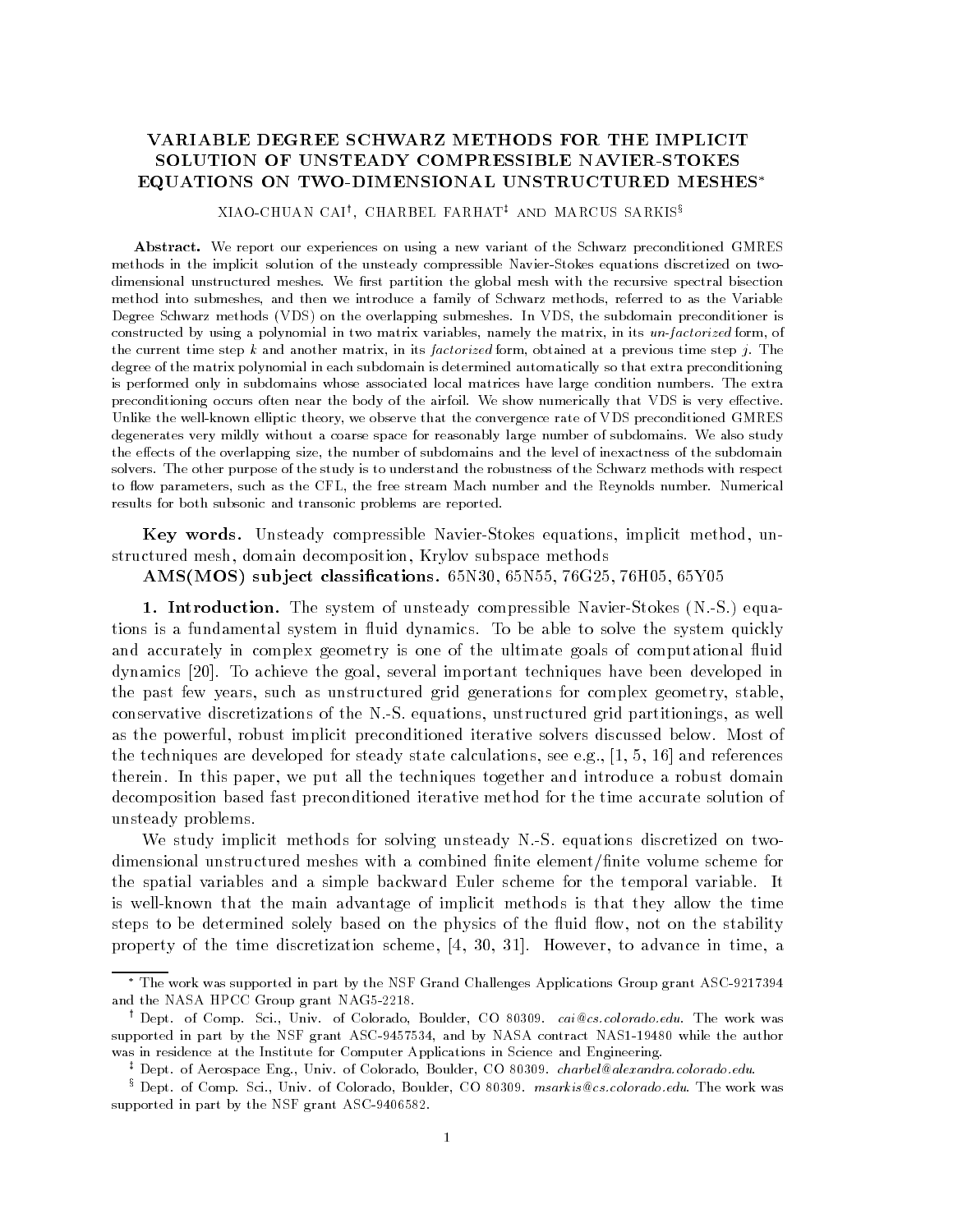large, sparse, nonsymmetric linear system of equations must be constructed and solved at each time step. Depending of the size of the time step, and several other flow parameters, the conditioning of the matrix may change from well-conditioned to mildly ill-conditioned. And due to the complexity of the flow pattern, at a given time step, the matrix may be illconditioned in certain subregions near the airfoil and relatively well-conditioned elsewhere. Details about the local conditioning of the matrix will be discussed later. To solve these systems iteratively it is necessary to have a family of preconditioners whose strength can be adjusted locally in each subdomain according to the flow condition. Overlapping Schwarz methods OSM is a family of preconditioners for solving large sparse linear systems arising from the discretization of partial discretization of particles  $\mathcal{H}$  -matrix see equations see exceptions see exceptions see exceptions see exceptions see exceptions see exceptions of the see exceptions of the see exce originally designed for scalar linear elliptic problems. We find OSM to be very attractive for our purpose because they are more parallelizable than the popularly used global ILU preconditioners they are ecient for nonsymmetric and indenite problems they have mesh independent convergence rates, at least for elliptic finite element problems;  $(4)$ they have adjustable strength controlled by using the inexact solution techniques for solving local problems. We shall further explore the flexibility of OSM at the subdomain level and introduce a new variant below 

It is well-known that when constructing a preconditioner for solving a single system of linear equations,  $Au = f$ , all the information needed has to be from the matrix A. However, the issue for time dependent problems is different. A sequence of inter-related systems  $A^{\vee\vee}u \equiv \iota^{\vee\vee}$  have to be solved. If the matrix, and especially in its (often inexactly) factorized form, obtained at a previous time step can be properly used, then the preconditioner at the current time step can be obtained cheaply. More precisely speaking, at each time step we solve the global linear system by a precondition condition and in  $\{1-\tau\}$  which has the preconditioning stage, following the general overlapping Schwarz framework, we solve the local subdomain problems by another preconditioned GMRES method, with different preconditioners and stopping conditions. In each subdomain the preconditioner is built by using a polynomial in two matrix variables, namely the matrix, in its un-factorized form, of the current time step k and another matrix, in its factorized form, obtained at a previous time step  $j$ . The degree of the matrix polynomial reflects the conditioning of the subdomain matrix. Note that classical Schwarz methods correspond to the case where the degree of the matrix polynomials always equals to one. In our method, the degree of the polynomial varies from subdomain to subdomain depending the flow conditions, and therefore we refer to the methods as variable degree Schwarz methods in 1986 variable variable variable variable variable variable

In this paper, we also investigate the difference between the Schwarz family of preconditioners and other methods such as the simple Jacobi iterative method and the global ILU preconditioned iterative method. Within the Schwarz preconditioners, we try to understand the role of the overlapping size between subdomains, the effect of the number of subdomains, and the effect of the inexact subdomain solvers. Since the construction of the preconditioner is expensive, we explore the possibility of re-using the preconditioner for several time steps 

We restrict our attention to sequential computers, and single level Schwarz algorithms. For steady state problems, some studies can be found in [18]. For other recent development in unsteady calculations, we refer the readers to  $[2, 30, 31]$ . The physical model we choose to test our algorithms contains a single element NACA0012 airfoil at a rather large angle of attack with a modest Reynolds number. Both subsonic and transonic cases are studied in the paper. The paper is organized as follows. In  $\S2$ , we discuss the unsteady compressible N.S. equations in the conservative form, the boundary conditions and a discretization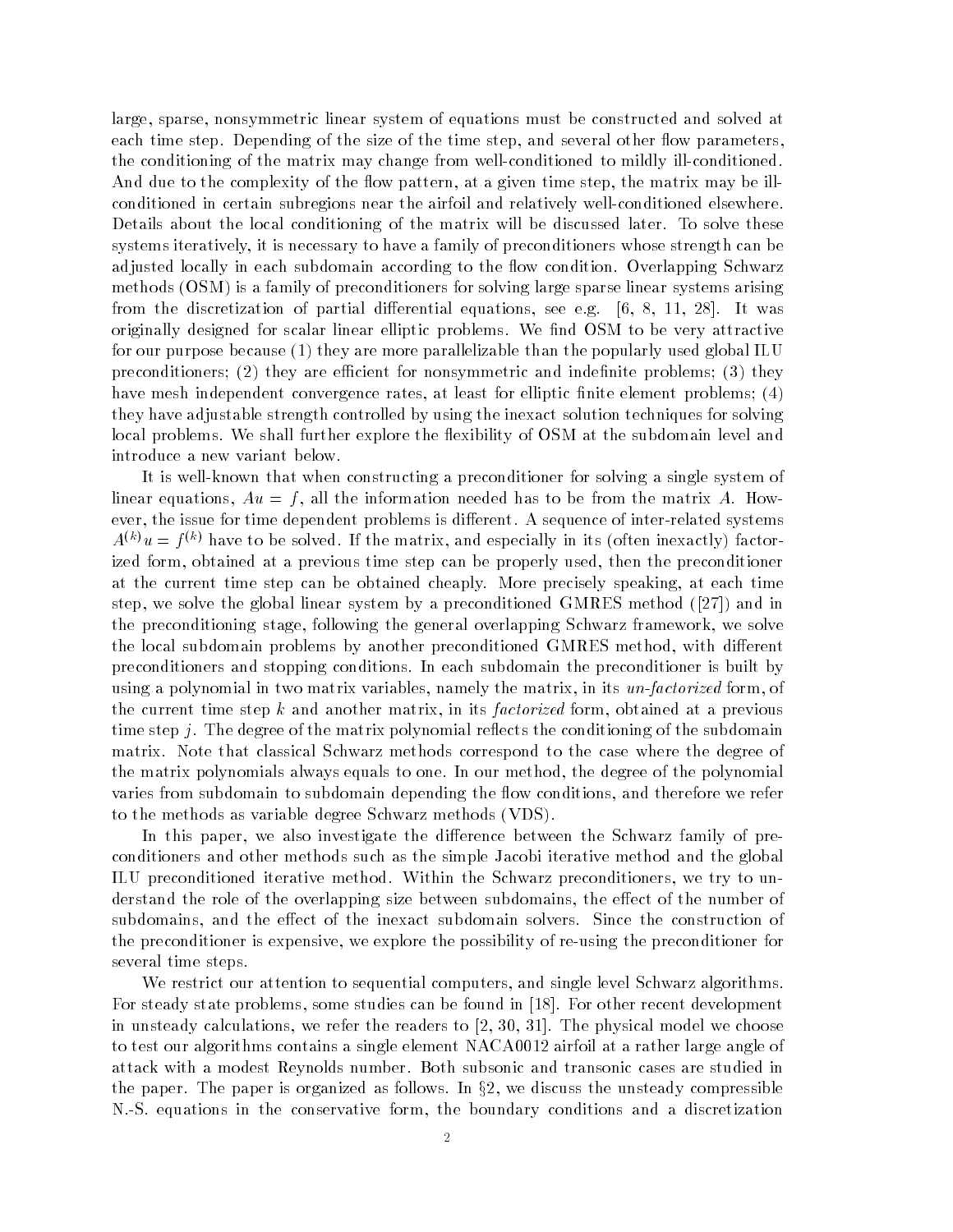scheme. In  $\S 3$ , we study a preconditioned iterative method and introduce a new variant of the overlapping Schwarz preconditioners. Numerical experiments for both subsonic and transonic flows are reported in  $\S 4$ .  $\S 5$  includes a few final remarks.

**2.** The two-dimensional unsteady  $N-S$ , equations. In this section, we describe the two-dimensional unsteady compressible  $N-S$  equations in its conservative form. We also discuss the spatial and temporal discretizations of the equations on unstructured meshes Following the notions of Farhat, Fezoui and Lanteri [12, 13], and Fezoui and Stoufflet [15], for the spatial variables, we use a combined finite element/finite volume scheme and for the temporal variable we use a simple backward Euler method. The scheme is of second order in space and first order in time. Figure 2.1. Governing equations. Let  $\Omega \subset \Re^2$  be the flow domain and  $\Gamma$  its boundary, as

shown in Fig. 1. The conservative form of the N.-S. equations is given by  
\n(1) 
$$
\frac{\partial W}{\partial t} + \nabla_{\vec{x}} \cdot \mathcal{F}(W(\vec{x},t)) = \frac{1}{Re} \nabla_{\vec{x}} \cdot \mathcal{R}(W(\vec{x},t)),
$$

where  $\vec{x}$  and t denote the spatial and temporal variables, and

 $\sim$   $\sim$   $\sim$   $\sim$ 

$$
W = \begin{pmatrix} \rho \\ \rho u \\ \rho v \\ E \end{pmatrix}, \quad \nabla_{\vec{x}} = \begin{pmatrix} \frac{\partial}{\partial x} \\ \frac{\partial}{\partial y} \end{pmatrix}, \quad \mathcal{F}(W) = \begin{pmatrix} F_1(W) \\ F_2(W) \end{pmatrix}, \quad \mathcal{R}(W) = \begin{pmatrix} R_1(W) \\ R_2(W) \end{pmatrix}.
$$

Here the functions F and F- denote the convective uxes

$$
F_1(W) = \begin{pmatrix} \rho u \\ \rho u^2 + p \\ \rho u v \\ v(E + p) \end{pmatrix}, \quad F_2(W) = \begin{pmatrix} \rho v \\ \rho u v \\ \rho v^2 + p \\ v(E + p) \end{pmatrix}
$$

and the functions R  $_1$  and R  $_2$  and the discussions of distributions

$$
R_1(W) = \begin{pmatrix} 0 \\ \tau_{xx} \\ \tau_{xy} \\ u\tau_{xx} + v\tau_{xy} + \frac{\gamma k}{Pr} \frac{\delta \varepsilon}{\delta x} \end{pmatrix}, \quad R_2(W) = \begin{pmatrix} 0 \\ \tau_{xy} \\ \tau_{yy} \\ \tau_{xy} + v\tau_{yy} + \frac{\gamma k}{Pr} \frac{\delta \varepsilon}{\delta y} \end{pmatrix}.
$$

In the above expressions,  $\rho$  is the density,  $U = (u, v)^{-1}$  is the velocity vector,  $E$  is the total energy per unit of volume, and  $p$  is the pressure. These variables are related by the state equation for perfect gas

$$
p = (\gamma - 1) \left( E - \frac{1}{2} \rho \| \vec{U} \|^2 \right),
$$

where  $\mu$  is the species of specifies the specific internal energy  $\mu$  and  $\mu$  and  $\mu$  and  $\mu$  and  $\mu$ is related to the temperature via

$$
\varepsilon = c_v T = \frac{E}{\rho} - \frac{1}{2} ||\vec{U}||^2.
$$

in the dimension in the components of the two two dividends of the components of the two distances of the compo stress tensor, k is the normalized thermal conductivity,  $Pr = \mu_0 c_p / k_0$  is the Prandtl number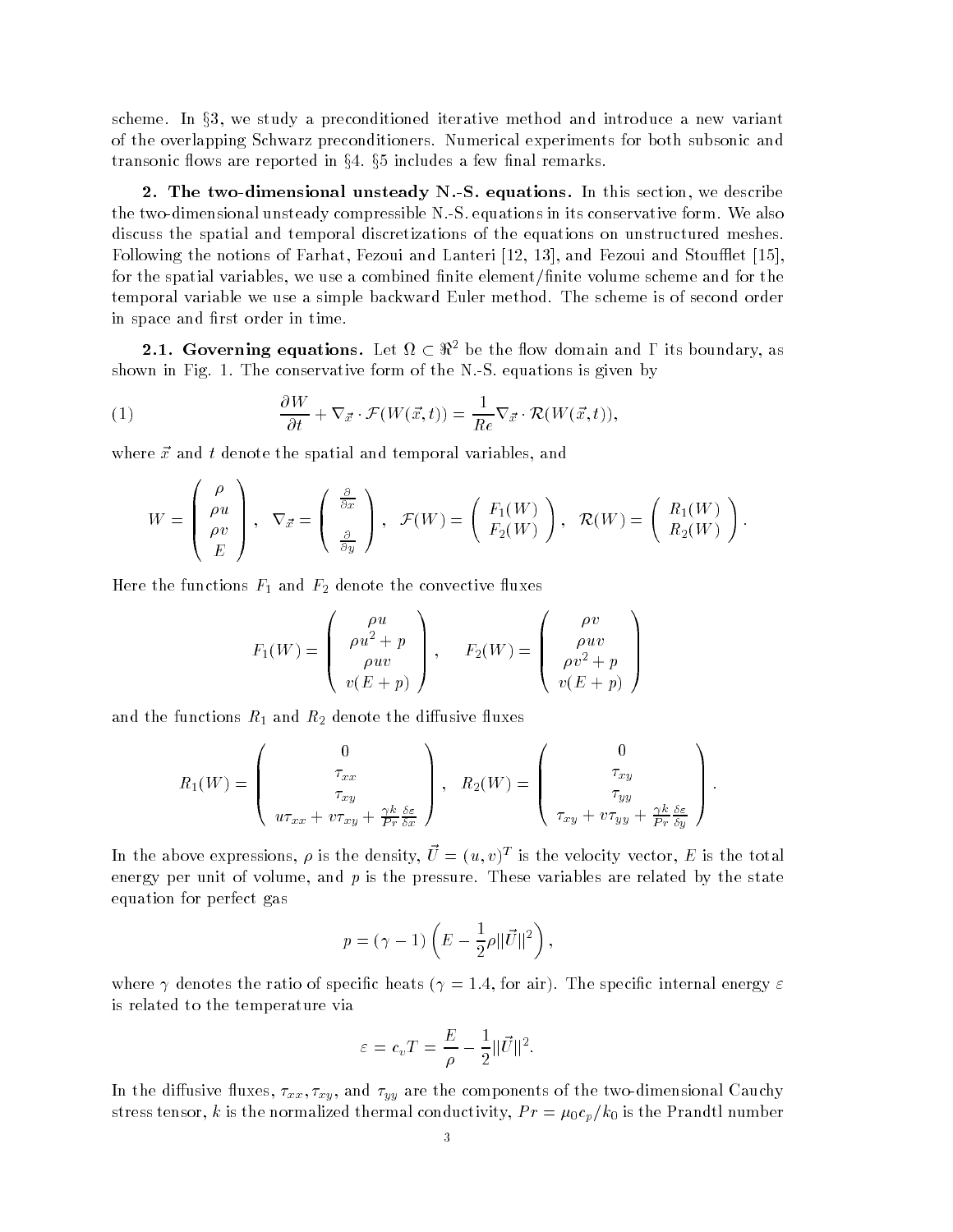$\mu$   $\mu$   $\mu$  = 0.12, for any, and  $\mu$   $\epsilon$  =  $\rho_0 \nu_0 \mu_0 \mu_0$  is the reynolds number, where  $\rho_0$ ,  $\sigma_0$ ,  $\mu_0$ , and  $\mu_0$  denote the characteristic density, velocity, length, and diffusivity, respectively. The components of Cauchy stress tensor are related to the velocity via

$$
\tau_{xx} = \frac{2}{3}\mu \left(2\frac{\partial u}{\partial x} - \frac{\partial v}{\partial y}\right), \quad \tau_{yy} = \frac{2}{3}\mu \left(2\frac{\partial v}{\partial y} - \frac{\partial u}{\partial x}\right), \quad \tau_{xy} = \mu \left(\frac{\partial u}{\partial y} + \frac{\partial v}{\partial x}\right),
$$

where  $\mu$  denotes the normalized viscosity.

**2.2. Boundary conditions.** We are interested in unsteady, external flows around an airfoil as pictured in Fig.1. The domain boundary is  $\Gamma = \Gamma_w \cup \Gamma_\infty$  and the far field velocity is  $\psi_{\infty}$ . On the wan boundary r<sub>w</sub>, a no-slip condition on  $\psi$  and a Dirichlet condition on the temperature  $T$  are imposed, i.e.,

$$
\vec{U} = \vec{0}, \text{ and } T = T_w.
$$

No boundary condition is specified for the density. In the far field, the viscous effect is assumed to be negligible, therefore a uniform free-stream velocity  $\vec{U}_{\infty}$  is imposed on  $\Gamma_{\infty}$ 

(3) 
$$
\rho = 1, \quad \vec{U}_{\infty} = \begin{pmatrix} \cos \alpha \\ \sin \alpha \end{pmatrix}, \text{ and } p_{\infty} = \frac{1}{\gamma M_{\infty}^2},
$$

where  $\sim$  the angle of attack and M is the free the free the free mass and M is the free  $\sim$ 

**2.3. Discretization.** Let the temporal variable t be discretized as  $t^* = t^* + \theta t^*$ , where  $\sigma \tau$  is the discrete time increment and  $\tau = 0$ . We consider the increment  $\sigma \nu \tau =$  $W^k - W^{k-1}$ , where  $W^k$  is an approximation of  $W(\cdot, t^k)$  . Note that when an algorithm is written in the delta form  
 the increment W<sup>k</sup> is the unknown variable rather than  $W^+$ . Here, we use a hist-order limite difference approximation for the temporal variable,  $\,$ 

namely, the backward Euler scheme given as  
\n(4) 
$$
\frac{\delta W^k}{\delta t^k} + (\nabla_W(\mathcal{F}^{k-1}) \cdot \nabla_{\vec{x}}) \delta W^k - \frac{1}{Re} (\nabla_W(\mathcal{R}^{k-1}) \cdot \nabla_{\vec{x}}) \delta W^k
$$
\n
$$
= \nabla \cdot (-\mathcal{F}^{k-1}) + \frac{1}{Re} \nabla \cdot \mathcal{R}^{k-1},
$$

where  $\mathcal{F}^{k-1}$  and  $\mathcal{R}^{k-1}$  are approximations of  $\mathcal{F}(W(\cdot,t^{k-1}))$  and  $\mathcal{R}(W(\cdot,t^{k-1}))$ , respectively. We determine the time step size in the following way. Let CFL be a pre-selected positive number. For each element, with size  $h_i$ , of the finite element mesh, we define an element time step size by

$$
\delta t_i^k = h_i \frac{\text{CFL}}{(C_i + ||U_i||_2) + 2/(Re\,Pr\,h_i)}
$$

and then the global time step is defined by

$$
\delta t^k = \min_i \{ \delta t_i^k \}.
$$

Here  $C_i$  is the element sound speed, and  $U_i$  is the element velocity vector.

The computational domain is discretized by a triangular grid as pictured in Fig.2. We use unstructured grids since they provide flexibility for tessellating about complex geometries and for adapting to flow features, such as shocks and boundary layers. We locate the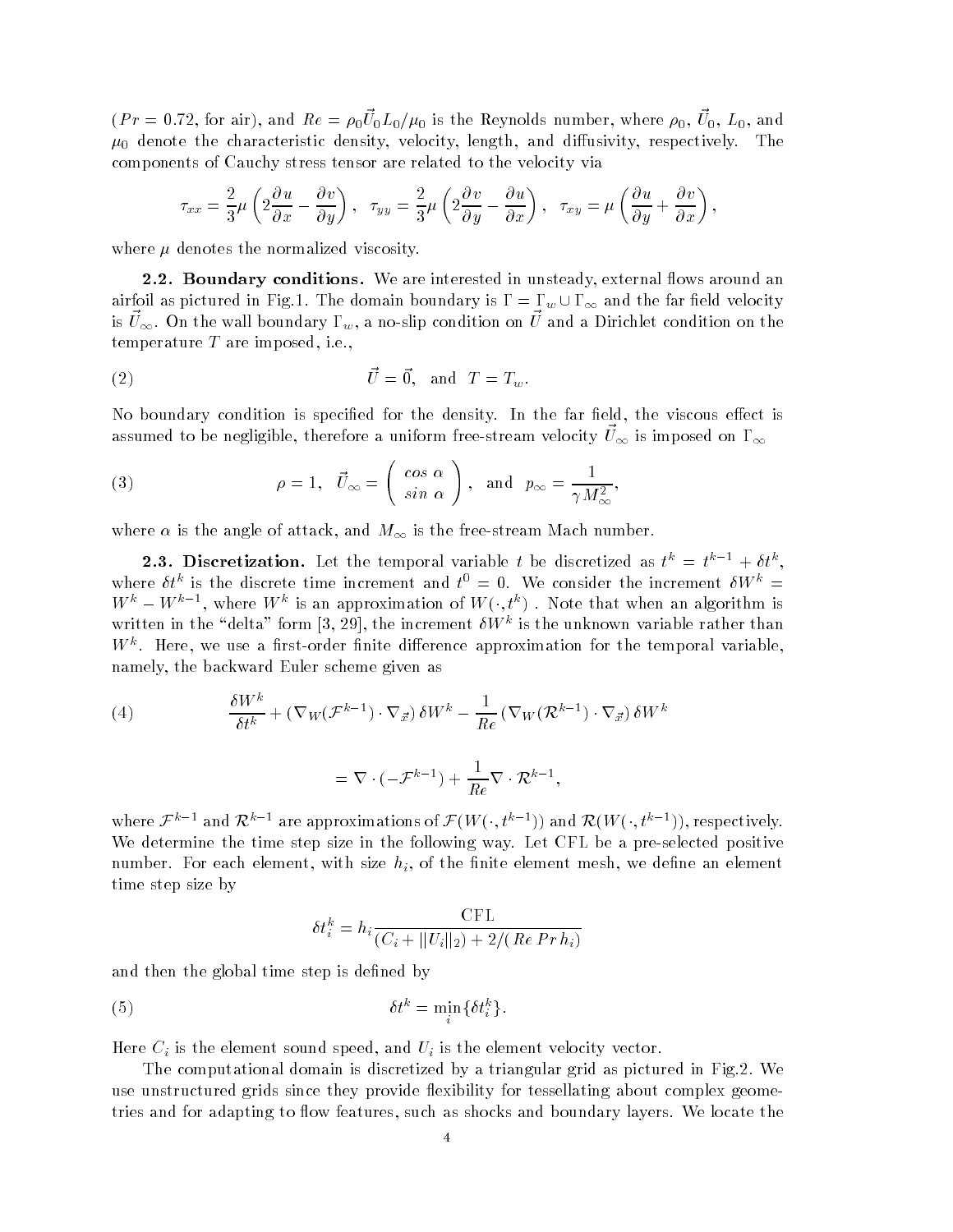

Fig - The computational domain and its wal l and far eld boundarys

variables at the vertices of the grid, which gives rise to a cell-vertex scheme. The space of solutions is taken to be the space of piecewise linear continuous functions. The discrete system is obtained via a mixed Galerkin finite element/finite volume formulation; see Farhat et al.  $[12, 13]$ , and Fezoui and Stoufflet  $[15]$  for details. In short, the discretized system for is obtained as follows

- For the time derivative of we use a masslumping technique in which we replace the mass matrix by some diagonal matrix
- For the convective terms of the lefthand side of we use a rstorder scheme that is an extension of Van Leer's MUSCL [22] scheme to the case of unstructured grids see Fezoui and Stouet  with a Roe approximate Riemann solver
- For the diusive terms of the lefthand side of we use a Galerkin nite element rstorder van de gebouwen integrationelijk
- For the convective terms of the righthand side of the righthand side of the righthand side of the righthand side of the right  $\mu$ that is again an extension of Van Leer's MUSCL scheme to the case of unstructured grids to recent more all stores that  $\mu$  and  $\mu$  are a recent construction and the proton solver  $\mu$ We also use Van Albada's limiting procedure to reduce numerical oscillations of the solutions
- For the diusive terms of the righthand side of we use a regular Galerkin nite element method secondorder quadrature integration

Although both approximations we use for the lefthand side of are spatially rst order, they operate on the increment  $\delta W^k$  and as a consequence the resulting scheme is spatially second-order for any fixed  $\ell\ell$ . We assume  $W$  – satisfies strongly the wall boundary conditions on  $\Gamma_w$  and the far field boundary conditions at infinity. For the initial values,  $W^0$ satisfies strongly the wall boundary conditions on  $\Gamma_w$  and the far field boundary conditions at  $1\infty$ . For the initial values and at the interior nodes of  $M,~W$  , takes the free-stream boundary condition 

Putting pieces of the discretization together, at each time step, we obtain a large, sparse, generally nonsymmetric linear system of equations of the form

(6) 
$$
\left(\frac{D^{(k)}}{\delta t^k} + B^{(k)}\right)u^k = f^k,
$$

where  $D^{\chi\to\gamma}$  is a diagonal, fumped mass matrix,  $D^{\chi\to\gamma}$  is the sum of the convective and diffusive terms on the left mass of and  $\mathbf{u}$  ,  $\mathbf{v}$  and the  $\mathbf{u}$  the nite  $\mathbf{u}$  and  $\mathbf{u}$  and  $\mathbf{u}$ respectively,  $\mu$  is the discretized right-hand side of (4), and  $u$  is the approximate nodal value of  $\theta W^+$  at the niftee element mesh points. We solve (b) by a preconditioned Krylov  $\theta$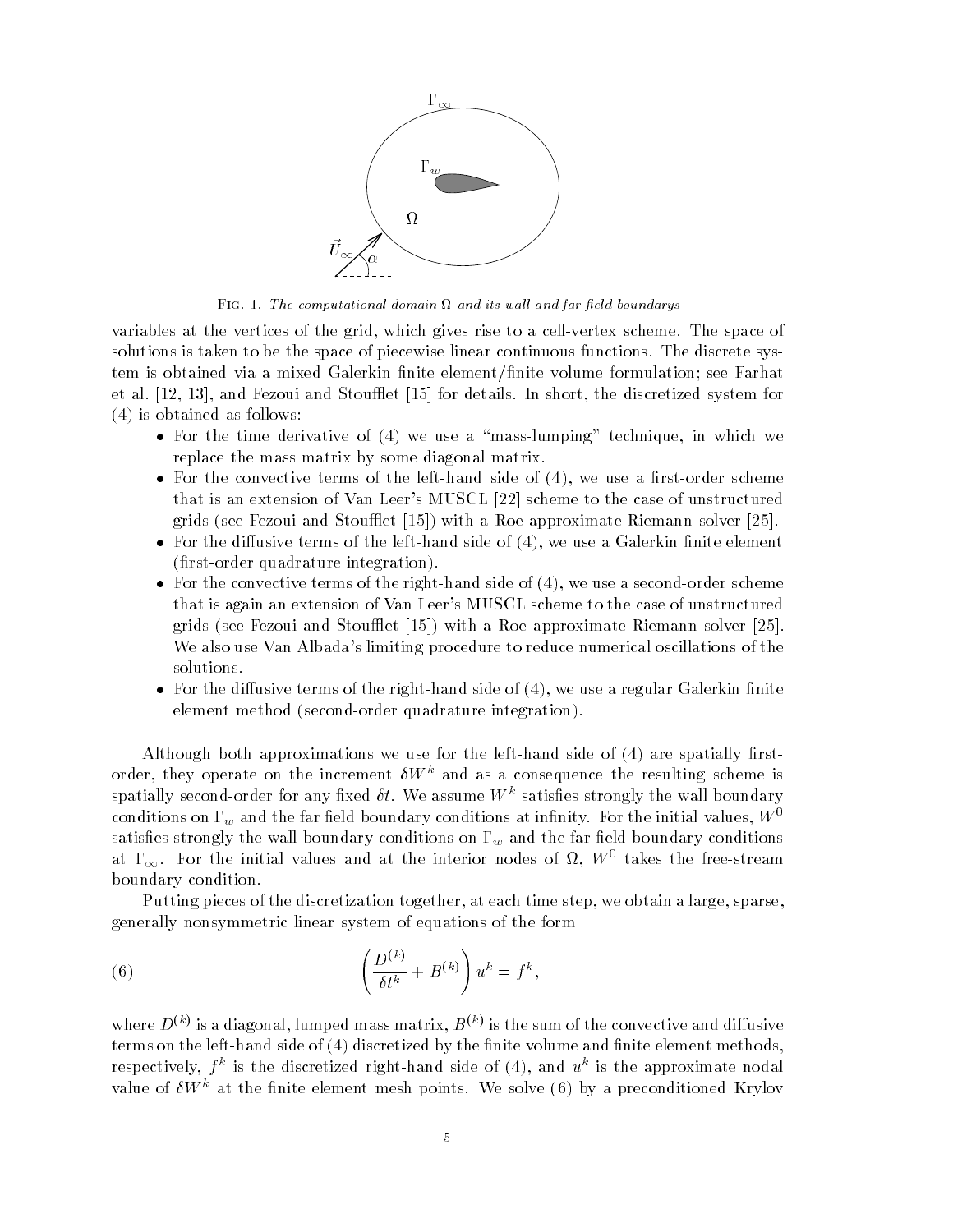

Fig -- The top left gure shows the undecomposed nonuniform shape regular nite element mesh-The top right one shows the decomposition of the mesh into non-overlapping subdomains, and the bottom one is a blow-up of the figure around the airfoil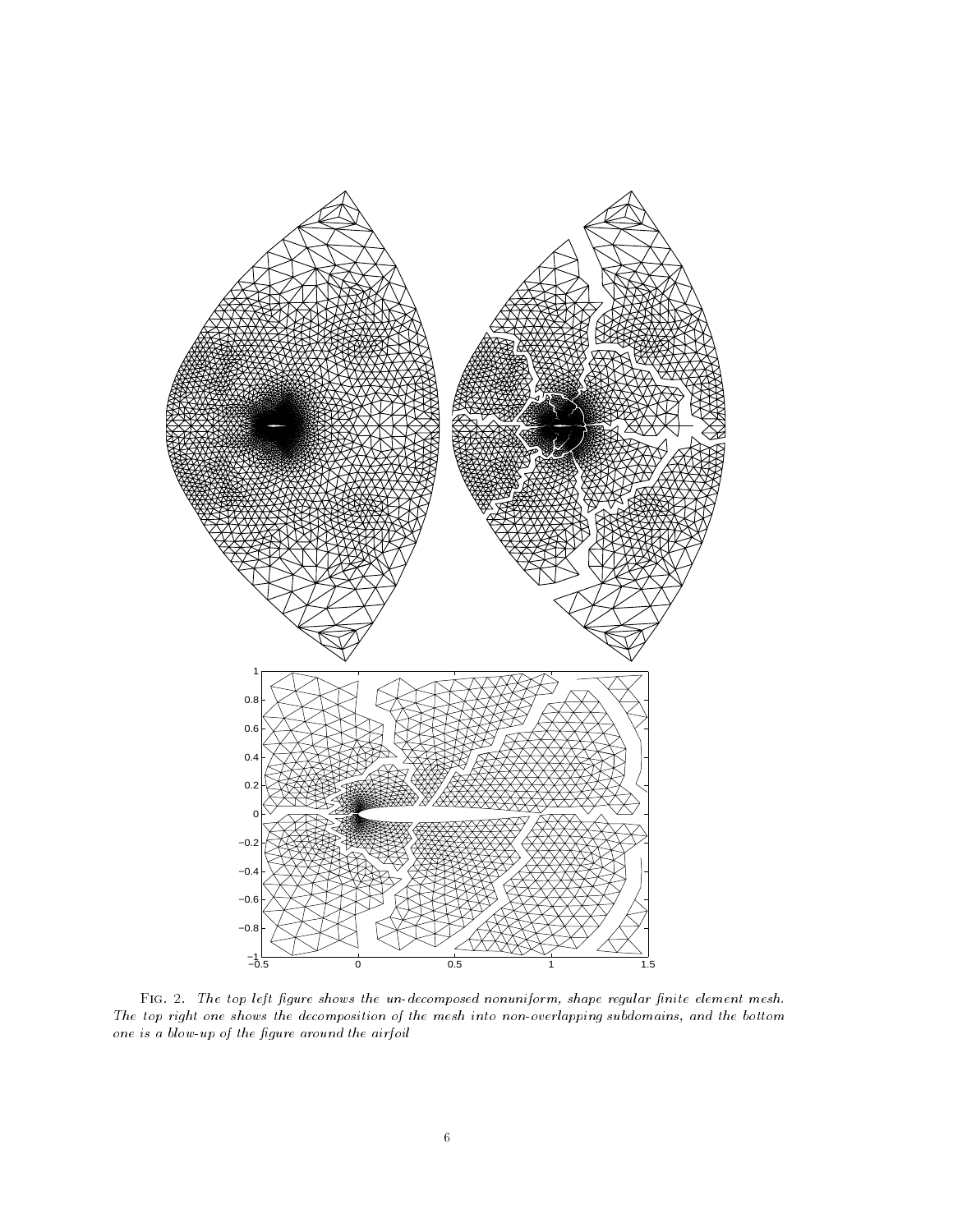iterative method with a preconditioner  $M^{(k)}$  to a certain linear tolerance  $\tau$ , i.e.,

(7) 
$$
\left\| M^{(k)} \left[ \left( \frac{D^{(k)}}{\delta t^k} + B^{(k)} \right) u^k - f^k \right] \right\|_2 \leq \tau \| M^{(k)} f^k \|_2.
$$

To simplify the discussion, we shall use  $A^{(k)} = \frac{D^{(k)}}{\delta t^k} + B^{(k)}$  in the rest of the paper. The preconditioner  $M^{(k)}$  will be introduced in the next section.

3. Solution methods and variable degree Schwarz preconditioners. In this section, we first briefly recall the classical additive and multiplicative Schwarz algorithms. Then we introduce a variable degree version of Schwarz algorithms that is more suitable for solving time dependent problems. Unlike steady state problems, if certain information or matrix factorization obtained at the previous time steps can be used a great deal of calculations can be saved 

Let us review the Schwarz algorithms. Suppose that, at time step  $k$ , we need to solve a linear system of equations

$$
A^{(k)}u^k = f^k,
$$

where  $A^{\vee\vee}$  is an explicitly constructed, nonsymmetric and sparse matrix with symmetric non-zero pattern. Since our main interest is on the multicomponent N.S. equations in twodimensional spaces, each element of  $A^{(k)}$  can be considered as a small  $4\times 4$  matrix, and each unknown of the vector  $u^{\scriptscriptstyle \vee\vee}$  is a 4-size vector. Thus, there is a bijection between unknowns and vertices. We denote the set of vertices (or nodes) by  $\mathcal{N}=\{1,\cdots\}$  $n, n$ , where *n* represents . The total number of the density  $\{ x \in \mathbb{R}^n : x \in \mathbb{R}^n : x \in \mathbb{R}^n : x \in \mathbb{R}^n : x \in \mathbb{R}^n : x \in \mathbb{R}^n : x \in \mathbb{R}^n : x \in \mathbb{R}^n : x \in \mathbb{R}^n : x \in \mathbb{R}^n : x \in \mathbb{R}^n : x \in \mathbb{R}^n : x \in \mathbb{R}^n : x \in \mathbb{R}^n : x \in \mathbb{R}^n : x \in \$ [6], we first partition the set N into  $n_0$  nonoverlapping subsets  $\{N_i\}$  whose union is N. In fact, we use the  $\text{TOP} / \text{DOMDEC}$  mesh partitioning package of Farhat et al. [14] to obtain sets  $\mathcal{N}_i$ . We use the recursive spectral bisection method ([23]) with certain optimization to obtain roughly the same number of interior and boundary nodes in each  $\mathcal{N}_i$ , and also to obtain good aspect ratio on the subgrids To generate an overlapping partitioning with overlap ovlp, we further expand each subgrid  $\mathcal{N}_i$  by ovlp number of neighboring nodes, denoted as  $\mathcal{N}_i.$ 

We denote by  $L_i$  the vector space spanned by the set  $\mathcal{N}_i$ . For each subspace  $L_i$ , we define an orthogonal projection operator  $I_i$  as follows:  $I_i$  is a  $n \times n$  block diagonal matrix whose elements are  $4 \times 4$  identity matrices if the corresponding nodes belong to  $\mathcal{N}_i$  and to  $4 \times 4$  zero matrices otherwise. With this we define

$$
A_i^{(k)} = I_i A^{(k)} I_i ,
$$

which is an extension to the whole subspace, of the restriction of  $A^{(k)}$  to  $L_i$ . Note that although  $A_i^{(+)}$  is not invertible in the full space, its restriction to the subspace spanned by  $\tilde{\mathcal{N}}_i$  is nonsingular, and we define its inverse by

$$
(A_i^{(k)})^{-1} \equiv I_i \left( (A_i^{(k)})_{|L_i} \right)^{-1} I_i.
$$

The classical additive and multiplicative Schwarz algorithms can now be simply described as follows: Solve the linear system

$$
MA^{(k)}u = Mf^{(k)}
$$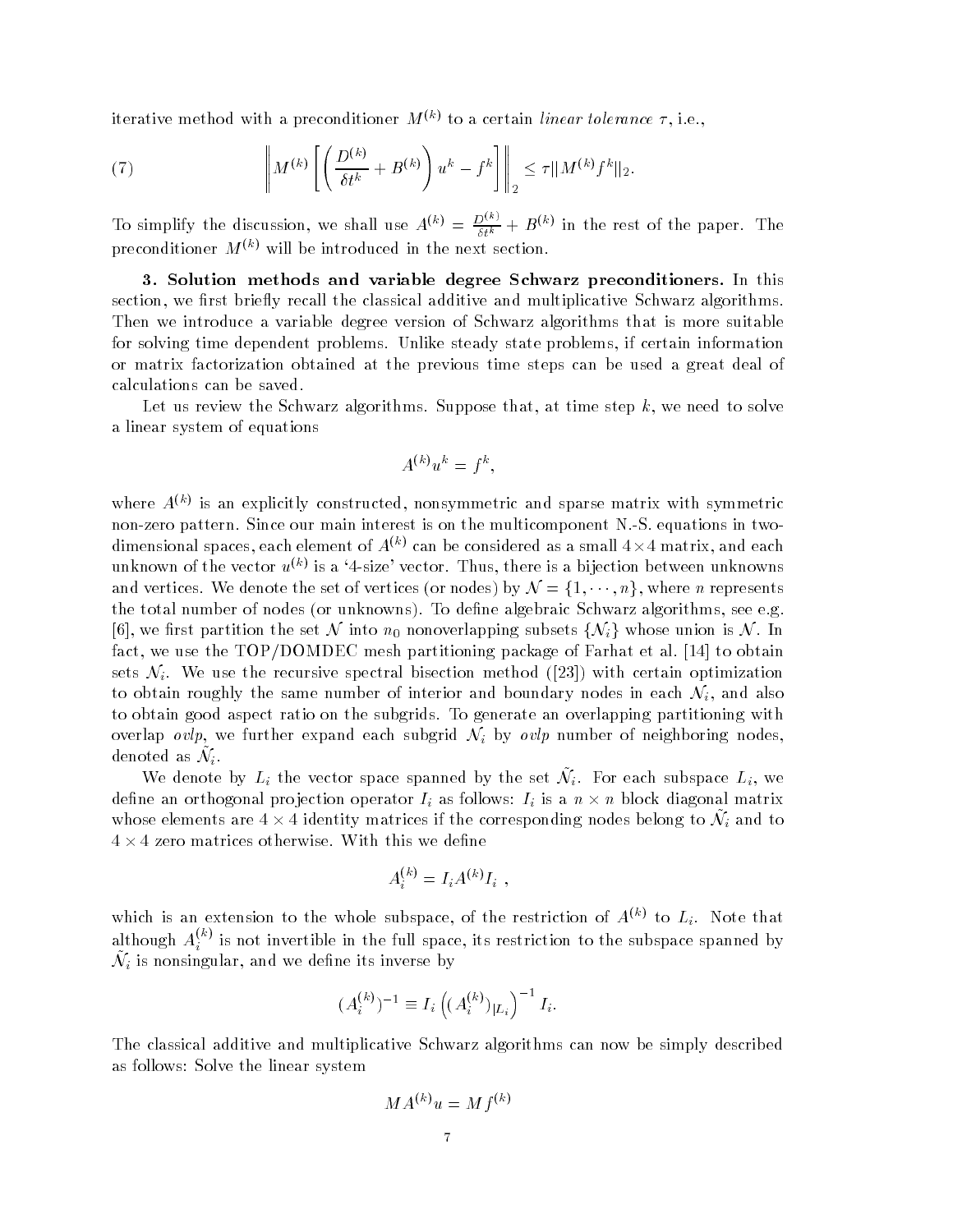by a Krylov subspace method, where

(8) 
$$
M = (A_i^{(k)})^{-1} + \cdots + (A_{n_0}^{(k)})^{-1},
$$

for the additive Schwarz algorithm, and

(9) 
$$
M A^{(k)} = I - \left( I - (A_i^{(k)})^{-1} A^{(k)} \right) \cdots \left( I - (A_{n_0}^{(k)})^{-1} A^{(k)} \right)
$$

for the multiplicative Schwarz algorithm 

It has been shown that the above mentioned algorithms are very successful for steady state CFD problems, see e.g.,  $[5, 21]$  and also [9]. There are three major steps in the construction of the Schwarz preconditioners, namely 1) the construction of the matrix  $A^{\alpha\gamma};$ 2) the construction of the matrices  $A_i^{\infty}$ ; and 3) the incomplete factorization of the matrices  $i \rightarrow$  $A_i^{\scriptscriptstyle (\gamma)}$  . In fact Step 1) is not necessary since the matrices constructed in Step 2) can be used to calculate the matrix-vector multiplications. Since we are interested in implicit methods, Step has to be done at every time step no matter how expensive it is One expensive step in the construction of the preconditions as formulated above for time dependent problems is Step 3). On way to avoid the frequent factorization of  $A_i^{\sim}$  is to simply use some old factorized matrix  $A_i^{(j)}$  calculated at time step  $j,$  where  $j < k.$  However, this method may not be very effective if j and k are too far apart. More discussions on using frozening preconditioner can be found later in the paper 

another problem with the Schwarz preconditioners ( ) when ( ) and which has all subdomains of are treated equally in terms of the level of preconditioning in the sense that the number of applications of  $(A_i^{(n)})^{-1},$  or its inexact version, is the same on all subdomains, regardless of the fact that the subdomain matrices  $A_i^{\scriptscriptstyle (\gamma)}$  have vary different condition numbers. Physically speaking, the behavior of the partial differential equations in subdomains near the body of the airfoil, or near the shocks is very different from the regions that are far from the subdomains where the real actions take place 

Here we propose a method that places different level of preconditioning in different subdomains and will also show by numerical experiments that the methods remain to be effective even if j and k are far apart from each other. The idea is simple. We replace the required matrix in the contract of the contract of the contract of the contract of the contract of the contract of the contract of the contract of the contract of the contract of the contract of the contract of the contrac

(10) 
$$
w = (A_i^{(k)})^{-1}v
$$

by another *iterative procedure* with  $(B_i^{(s)})^{-1}$  as the preconditioner. Here  $B_i^{(s)}$  is an incomplete factorization of  $A_i^{(j)}$  with certain levels of fill-ins. More precisely speaking, to obtain w for a given v, we run several steps of GMRES in the subspace  $L_i$  to drive the residual

(11) 
$$
\left\| (B_i^{(j)})^{-1} (v - A_i^{(k)} \tilde{w}) \right\|_2 \le \delta \left\| (B_i^{(j)})^{-1} v \right\|_2.
$$

We then set  $w := \tilde{w}$ . Here  $\delta$  is pre-selected small value. Examples can be found in §4 of this paper. In the matrix language, we replace the matrix  $(A_i^{(2)})^{-1}$  in (10) by a matrix polynomial

$$
poly_i\left((B_i^{(j)})^{-1}A_i^{(k)}\right)
$$

of a certain degree which depends of the number of GMRES iterations needed in the subspace  $L_i$ . To put them into a single form, the additive Schwarz preconditioner becomes

$$
M = poly_1\left( (B_1^{(j)})^{-1}A_1^{(k)} \right) + \cdots + poly_{n_0}\left( (B_{n_0}^{(j)})^{-1}A_{n_0}^{(k)} \right).
$$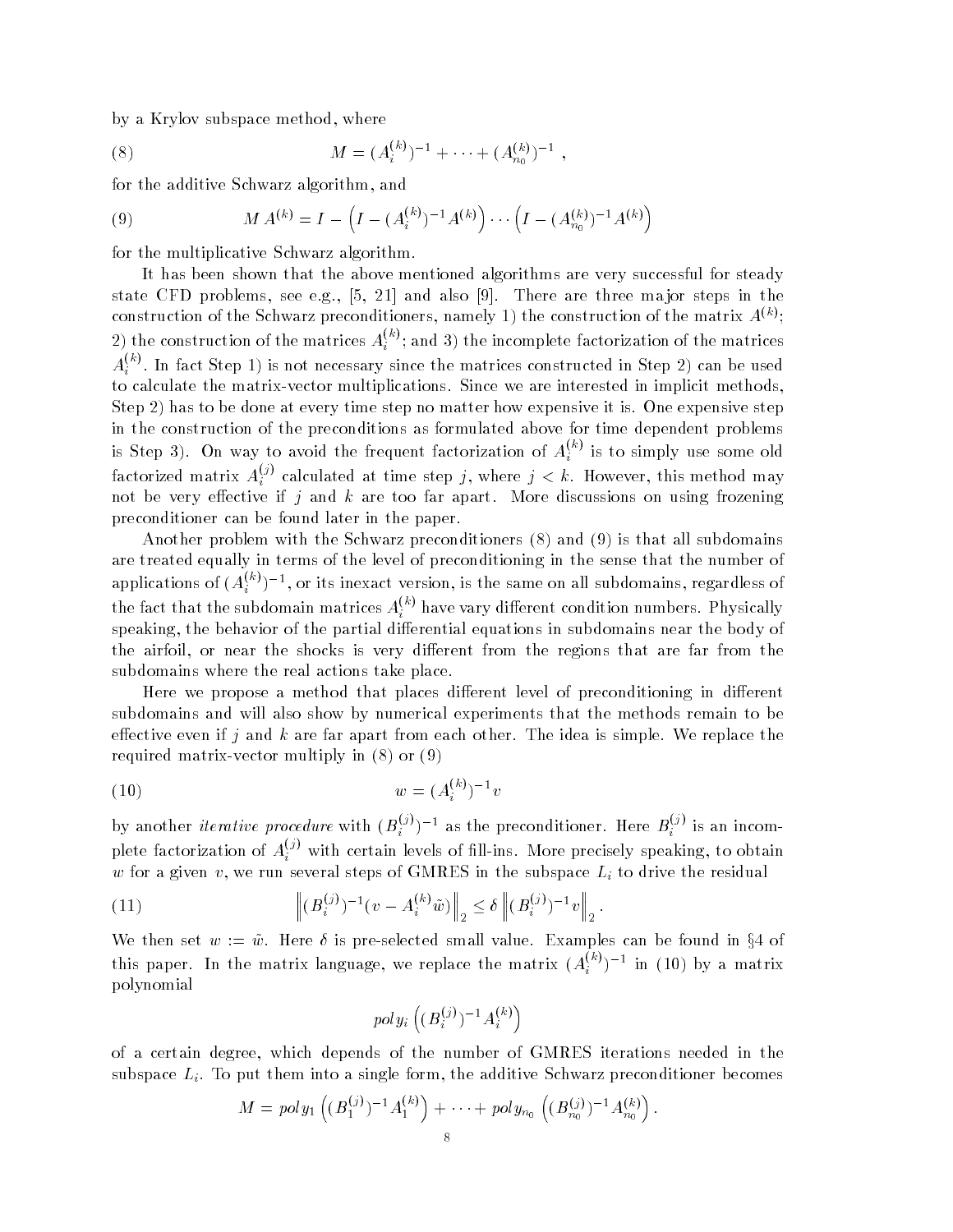Note that this preconditioner does not contain  $(A_i^{(m)})^{-1}$ , but it contains certain spectral information of  $(A_i^{(m)})^{-1}$ . This makes it very effective. In fact, M is a truncated series rep<sup>i</sup> resentation of  $(A_i^{(k)})^{-1}$  based on a splitting of  $A_i^{(k)}$  into the sum of  $B_i^{(j)}$  and  $A_i^{(k)} - B_i^{(j)}$ . A discussion on a related polynomial preconditioning method can be found in [17]. We note that in a given subdomain, the number of GMRES iterations, or the degree of the polynomial, is determined by the conditioning of the local stiffness matrix. The multiplicative version can be constructed in a similar way. The extension to the local multiplicative  $\mathbb{R}$  straightforward method in the straightforward  $\mathbb{R}$  . The straightforward method is also straightforward method in the straight of the straight of the straight of the straight of the straight of the straight o

We remark that since the preconditioner changes in the GMRES loop due to the stop ping condition determined by  $\delta$ , it is generally more appropriate to use the so-called flexible GMRES - which is slightly more expensive than the regular one We do not use the flexible GMRES since the regular GMRES presents no problem for our test cases. The implementation of the methods is rather complicated because of the use of multi-layered Krylov iterations as a global, or outer, and also local solvers. Thanks to PETSc which makes our numerical tests possible. More details regarding to the implementation will be discussed in the next section 

4. Numerical results. The goal of this section is to demonstrate the usefulness of the family of VDS preconditioners in the implicit solution of compressible flow problems, and to compare the effectiveness of the methods with various other methods, such as the pointwise Jacobi iterative method and the global ILU preconditioned GMRES method for both subsonic and transonic flows. The experiments were performed on a DEC Alpha workstation MHz MB memory and the software was written by using the newly developed package PETSc [19] of the Argonne National Laboratory. All arithmetic operations are in as was precisions which is precise models was used a precise propy when the sequential results in the complete are reported here. A parallel version of the code is being developed, and the results will be reported in the future. Here we apply our computational algorithms to the simulation of two-dimensional low Reynolds number chaotic flows past a NACA0012 airfoil at high angle of attack and two different Mach numbers. It was shown in Pulliam [24] that such flows can be resolved with a reasonable number of grid points. The accuracy of the computed solutions are substantiated by successive mesh refinements and comparisons with the results were reported in  $[24]$ . No steady state solutions exists for both test cases described below.

**Test 1**: The subsonic case with free stream Mach number  $M_{\infty} = 0.1$  and  $Re = 800.0$ . We use a pre-generated shape regular triangular mesh with  $12280$  nodes; see Fig.2 for example. The Mach surfaces of the computed solution at various time steps are given in Fig.5.

The transposition free stream Mach number  $\mathsf{W}$  and  $\mathsf{H}$  is the stream Mach number  $\mathsf{W}$ We use a mesh with  $48792$  nodes obtained by uniformly refining the mesh used in Test 1. The machinest surfaces of the computed solution at various times  $\alpha$  various  $\alpha$  -  $\alpha$  -  $\alpha$ 

In the following discussions, we shall refer to these two meshes as "Mesh $12k$ " and "Mesh48k", respectively. In the implementation of Schwarz preconditioners, we partition the mesh by using the  $TOP/DOMDEC$  package [14], which implements the recursive spectral bisection method. We require that all subdomains have more or less the same number of mesh points. Effort is made to reduce the number of mesh points along the interfaces of subdomains, which may be needed later in our parallel code to reduce the communication cost. The mesh generation and partitioning are considered as pre-processing steps, and therefore not counted toward the CPU time reported in Table 1. The sparse matrix defined by is constructed at every time step and stored in the Compressed Sparse Row format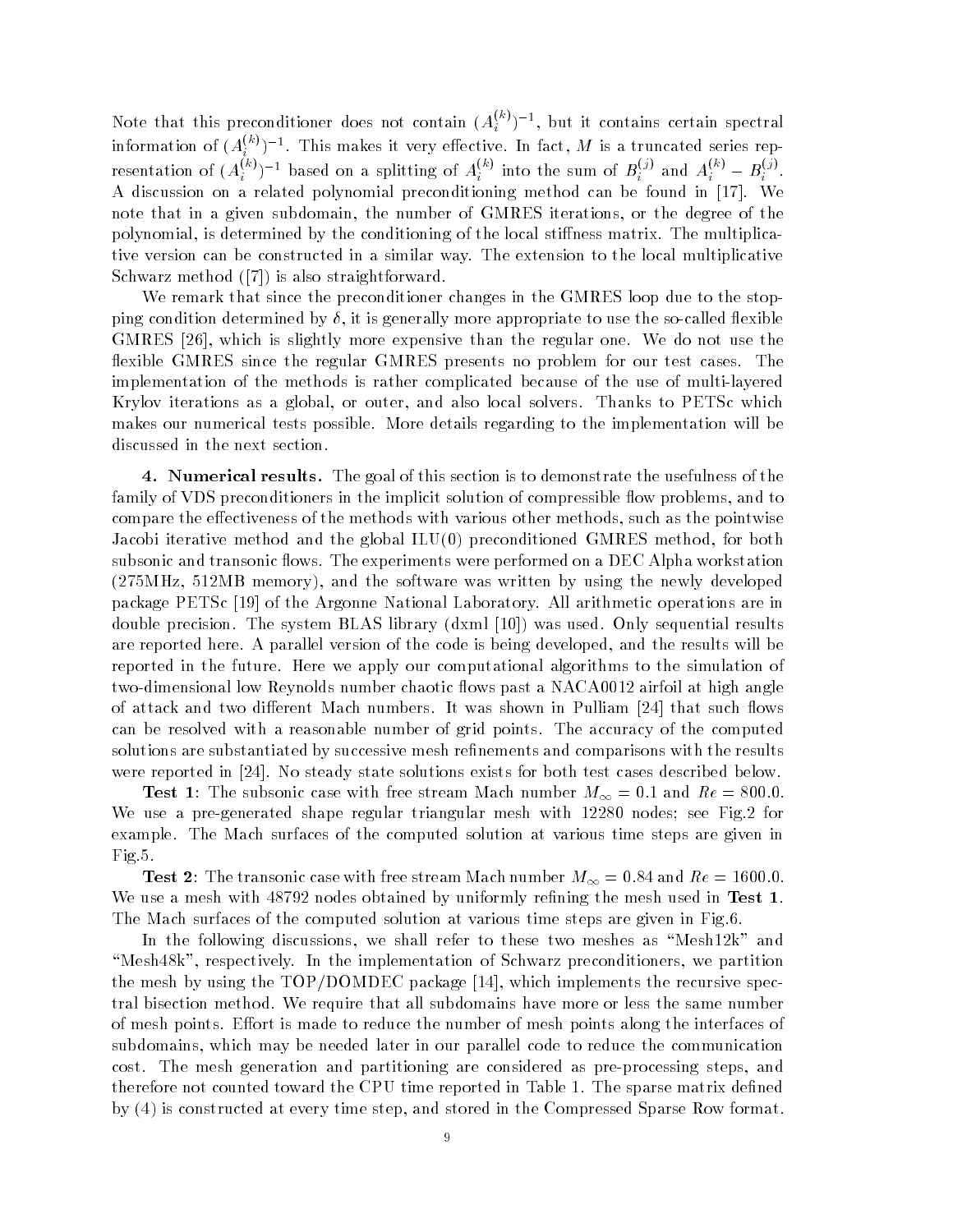The subdomain matrices are obtained by taking elements, according to a pre-selected index set from the global matrix is symbolic in the subdomain matrix is the subdomain matrix is the subdomain performed at the very first time step, and re-used at all the later time steps. This is possible due to the fact that the matrices, constructed at every time step, share the same non-zero patterns with the ILUK and ILUK ILUK are ILUK and ILUK are not competitive with a set of the competitive with ILU in terms of the CPU time in our implementation for both test cases We remark that if ILU with drop tolerance is used then the nonzero pattern of the matrices may change and therefore the symbolic factorization may not be very useful 

We note that at the beginning of the flow movement, i.e., when the non-dimensionalized time  $t \leq 1.0$ , the flow changes so drastically that the use of any  $\delta t^n$  that makes the corresponding CFL number larger than 1.0 would result in the loss of time accuracy for the entire calculation. This implies that small  $\delta t^n$  have to be used when  $t \leq 1.0$ , and therefore, implicit method has to be abandoned for this initial period of time. In our experiments, the implicit solver is turned on at  $t = 1.0$ . The solution for the period  $0 < t \leq 1.0$  is obtained with the explicit method with  $\text{CFL}=0.8$ .

4.1. The effect of using large CFL numbers. One of the biggest advantages of implicit methods is that large time steps, or large CFL numbers, can be used. We first exam this claim by comparing the time accuracy of two solutions obtained by using the implicit methods with  $\text{CFL}=25, 50$  and 100, respectively, and the solution obtained by an explicit method. From Fig.3, one can easily see that no two different CFL numbers can give identical solutions. However, the important thing for engineering purposes is to capture correctly the "phase" and "amplitude" of the lifts. Small errors in amplitude and phases are usually admissible. This can often substantially shorten the turnaround times in the initial aerodynamic design and analysis 

For the implicit methods, we use the multiplicative VDS preconditioned GMRES method as the global linear solver. The subdomain preconditioners are re-computed at every 5 time steps. In the Schwarz methods, we use 8 subdomains, and  $ovlp = 1$ . Each subdomain problem is solved by an ILU preconditioned GMRES method with the stopping tolerance set to  $v = 10^{-7}$ . The stopping tolerance for the global linear system solver is  $\tau = 10^{-7}$ . We also test several cases with smaller  $\tau,$  such as  $10$  – and  $10$  – . The resulting int curves are not distinguishable from the ones shown in Fig 

In Table 1, we report the total number of time steps and CPU time in hours spent on the entire computation, not including the mesh generation and partitioning. We observe from our experiments that even with a CFL number, 100, not much time accuracy is lost for a certain period of time, see Fig.3. However, if the time accuracy is required for a longer period of time, we do recommend a smaller CFL number.

4.2. The Schwarz parameters. The number of subdomains and the size of overlap are two important parameters for Schwarz methods. We here test the additive and multiplicative VDS methods for both test cases In stead of running the entire calculation as we did in the previous section, we run the tests for only 100 time steps starting at  $t = 1.0$ . In terms of the nondimensional time this means time intervals - - for Test and  $\mathbf{f}$  for  $\mathbf{f}$  for  $\mathbf{f}$  for  $\mathbf{f}$ 

In the rest of the paper, we shall use  $MaxIt$  to denote the maximum number of global GMRES iterations and TotalIt the total number of global GMRES iterations within this 100 linear system solves. To measure the approximate cost of the methods without including any machine dependent factors, we use  $EMatVec$  to denote the equivalent number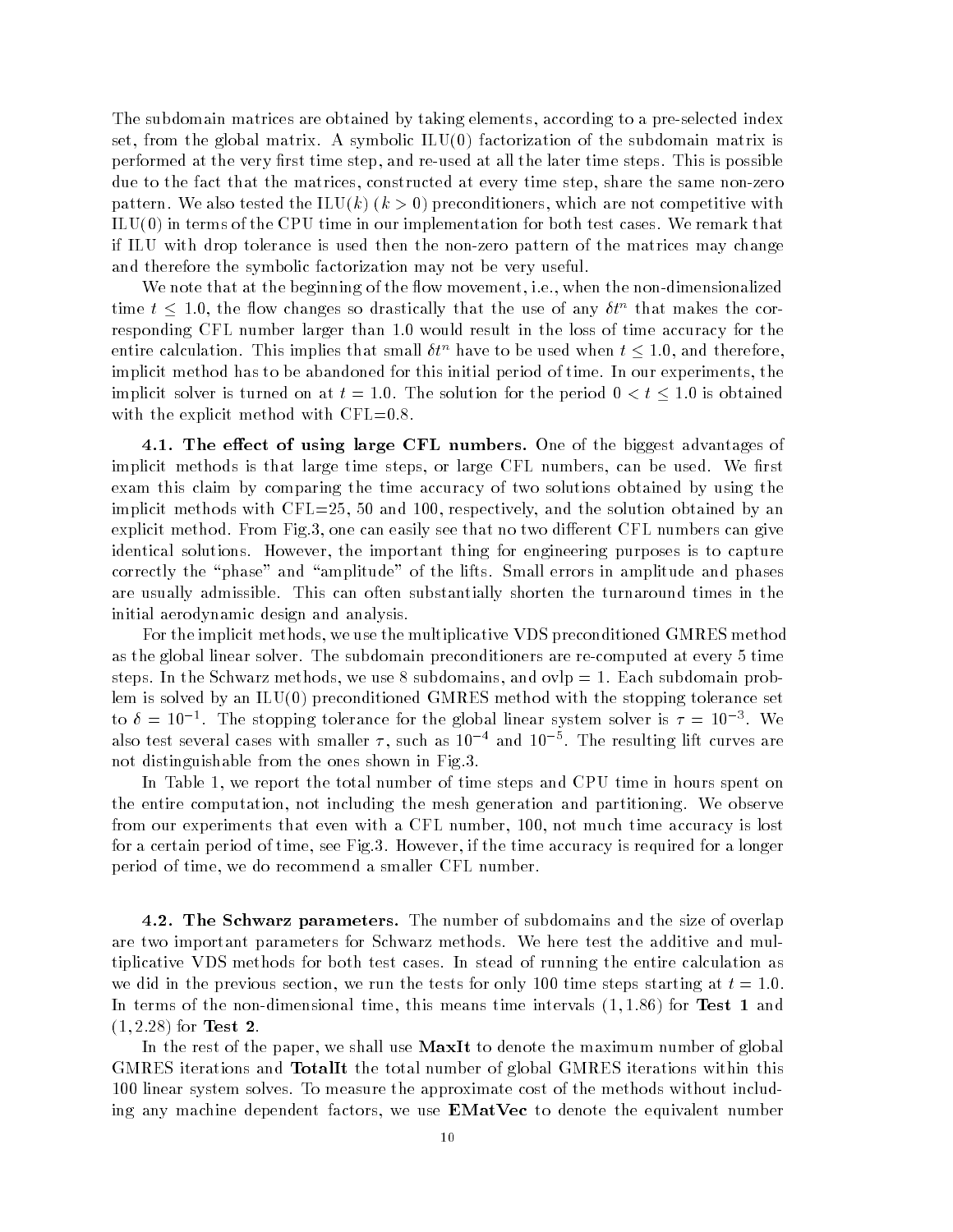

Fig - Lift curves obtained by explicit and implicit methods- The left gure shows the subsonic cases with M  $_{\rm W}$  , they are constructed the transferred points is added to and transferred the transpective const cases with M  $\omega$  and the number of mesh points is mesh points in the set of  $\omega$ 

of matrix-vector multiplications, which includes the actual stiffness matrix-vector multiplications and the preconditioning-matrix-vector multiplications. Since different subdomains may need different number of matrix-vector multiplications, we take the average over all subdomains and convert it into a multiply of the equivalent global matrix-vector multiplications. Suppose that  $\tilde{n}$  is the size of the global matrix. Note that  $\tilde{n}$  is 4 times the number of mesh points. Then, one global matrix-vector multiplication requires roughly  $28\tilde{n}$  flops. Our primary iterative solver GMRES has a complexity of  $I(I+2)\tilde{n}+I\times$  (cost of a preconditioned matrixvector multiplication multiplication multiplications of iterations  $\mathbb{F}_q$ the pure GMRES cost, without counting the cost of the matrix-vector multiplications, for 4 iterations is about  $24\tilde{n}$ , which is a little less than the cost of doing 1 global stiffness matrix-vector multiplication.

Let us first discuss the dependence of the convergence rate on the number of subdomains. We use 5 different decompositions of  $\Omega$ , with both Mesh12k and Mesh48k. The number of subdomains goes from 8 to 128. We run both Test 1 and 2, with ovlp equals to one fine mesh cell. In Table 2, we present the maximum number of global GMRES iterations within one hundred time steps and its corresponding  $EMatVec$ . If multiplicative VDS is used even without the special subdomain coloring or ordering, **MaxIt** is independent of the number subdomains, for reasonably large number of subdomains, such as 128. An interesting case is shown on the top left portion of Table 2, which indicates that if additive VDS is used for the subsonic problem, the number of maximum iterations does grow, though not very fast, as the number of subdomains becomes large. In this case, we believe that a coarse space may be useful to reduce the dependence on the number of subdomains. However, we have not implemented the coarse grid solver yet. For transonic problems, our tests show that the use of a coarse level grid is not necessary with both additive and multiplicative VDS preconditioners 

Whether overlap is useful or not is a rather subtle issue. It depends on the global linear stopping parameter dened in and the local linear stopping parameter dened in (11). In Table 5, we report the case for  $v = 10^{-3}$  and varying 7. According to the results in Table and a large number of other tests we did not being reported here large overlaps can reduce the number of iterations and CPU time only if the stopping parameter  $\delta$  is small. In our situation when  $\tau = 10^{-7}$ , we find  $\theta = 10^{-7}$  oners the best CUP results, and therefore we do not need large overlaps. In the rest of the tests, we shall use this set of  $\tau$  and  $\delta$ , with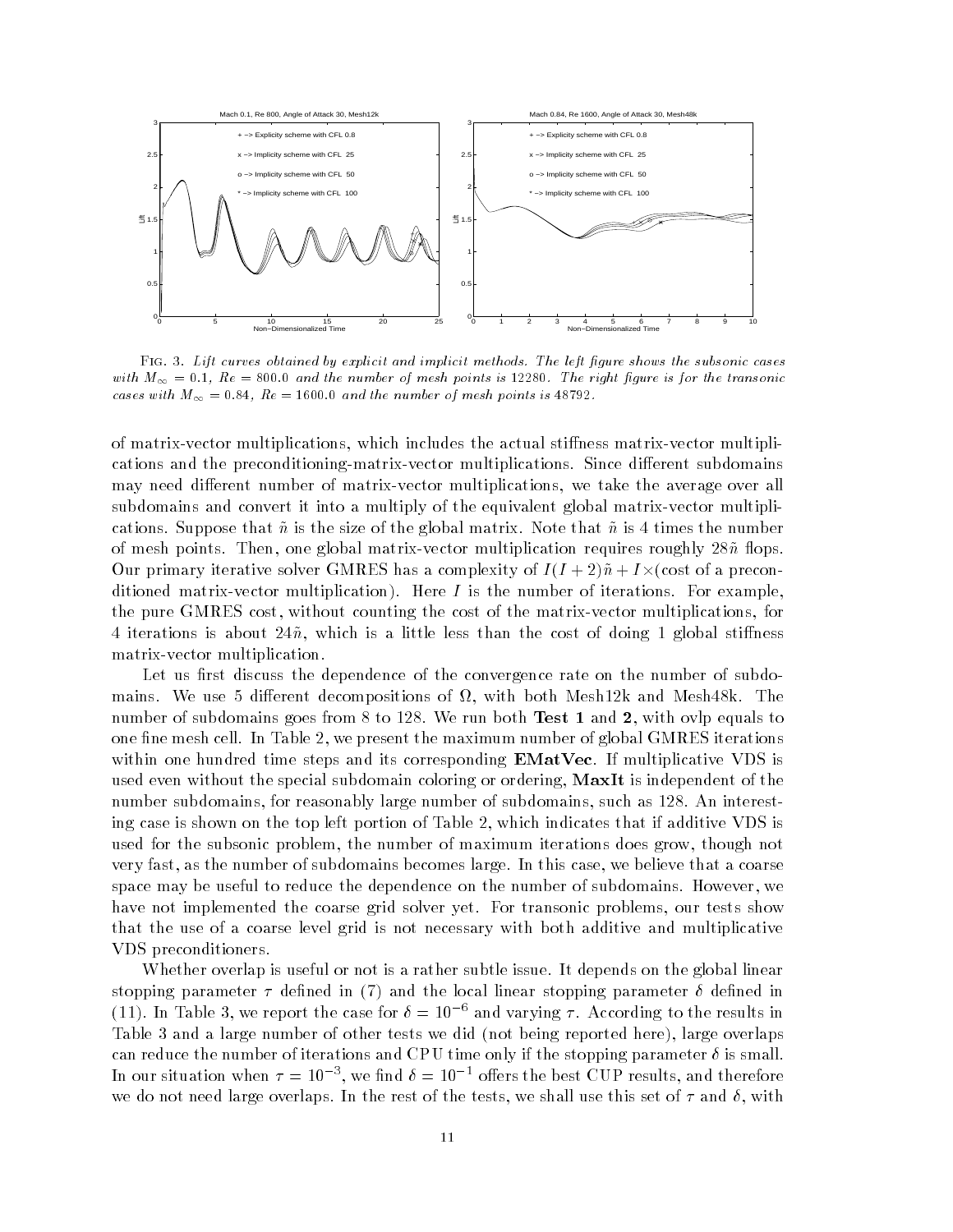

Fig - The left gure shows the partitioning of Meshk into subdomains and the right ones shows that for  $Mesh48k$ 

1 overlap.

We next exam the VDS methods. We focus on the case with 8 subdomains, and use GMRESILU as the local subdomain solvers The partitionings used for Meshk and Mesh $48k$  are different. The subdomains are numbered as in Fig.4. The results obtained for one hundreds time steps starting at  $t = 1.0$  are summerized in Table 4. We also run the test for  $t$  equals to other values and the results are more or less the same. We use the same focal stopping condition, hamely  $v = 10$  – for all subdomains and for both subsonic and transonic problems. It turns out the required degrees of local preconditioning polynomials are quite dierent case subsonic case subsonic case subdomains  $\mathbf{u}$  and  $\mathbf{u}$ and the subdomains of the subdomains of the left picture of  $\mathcal{A}$  subdomains the subdomains that the shows that the left picture of  $\mathcal{A}$ two subdomains cover the top portion of the airfoil. Only two iterations are needed for subdomains that are far away from the air from the air  $\alpha$  -from the air  $\alpha$  -from the number of  $\alpha$ iterations reflects the conditioning of the subdomain matrix. For the transonic case, all subdomains need more either one or two iterations 

For both test problems, Table 2 and Table 4 show that both the number of global iterations and the number of local iterations are surprisingly small, which indicate that the linear system of equations ( ) is in fact not to an example that the same  $\cdots$  and  $\cdots$ to the use of relatively small time steps (a).

4.3. A comparison with the pointwise Jacobi iterative method. For comparison purpose, we solve both test problems by using the simplest iterative method, namely the pointwise Jacobi method, which is often referred to as the Jacobi preconditioned Richardson's method. Jacobi method has a few very attractive features, such as easy to parallelize. Note that for multicomponent test problems, a point corresponds to a  $4 \times 4$  matrix. When using the Jacobi method, a dense  $4 \times 4$  matrix needs to be inverted at every mesh point. In our experiments, at each time step before solving the linear system, we compute the inverse of these  $4 \times 4$  matrices explicitly and save them for the Jacobian iterations. The same as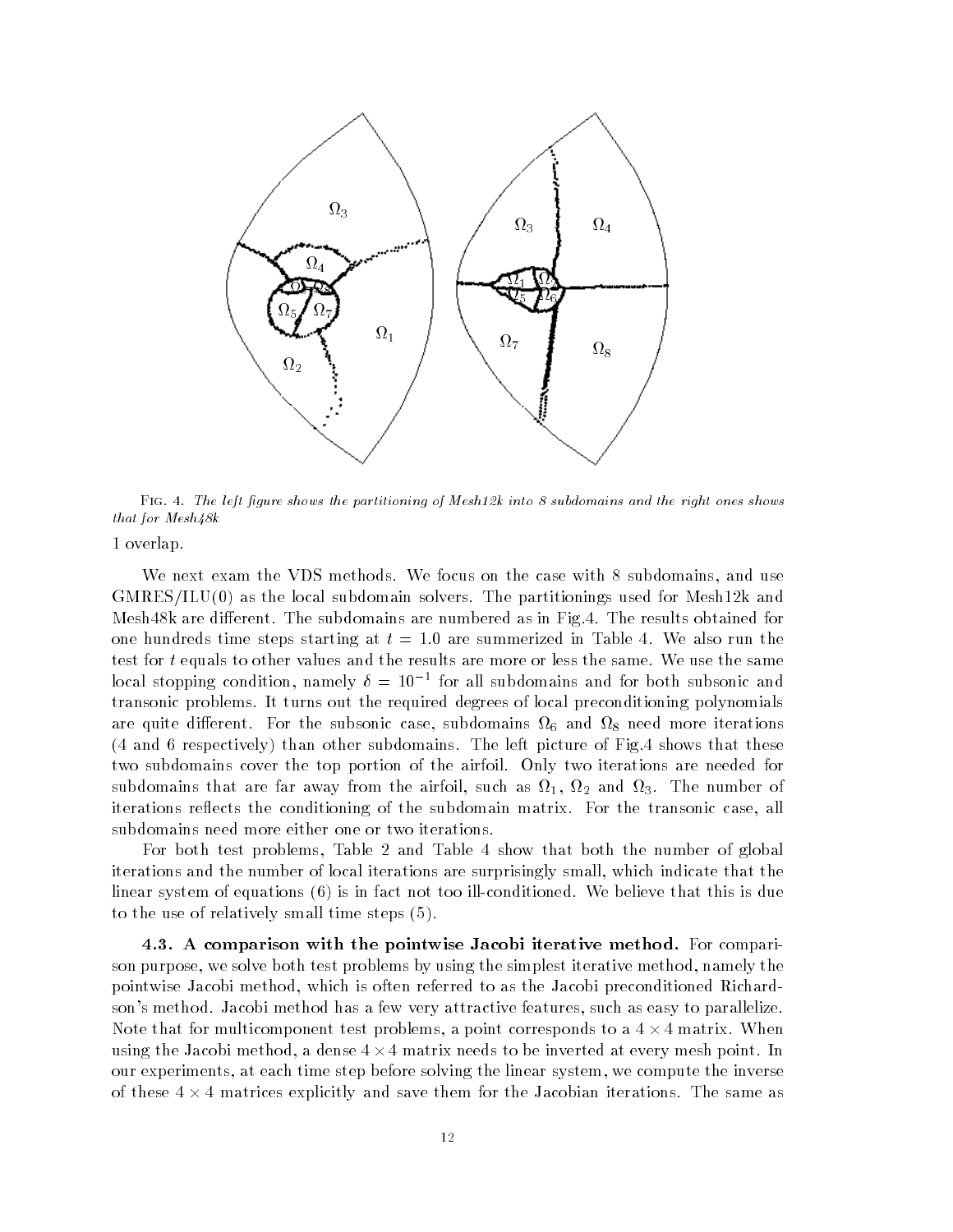before, we run the tests for one hundred time steps and record the maximum number of iterations as well as the total number of iterations, see Table 5. We observe that, in terms of iteration numbers for solving linear systems the transonic problem is easier to handle than the subsonic problem, which is more of an elliptic system. Comparing the TotalIt, which equals to the total number of  $EMatVec$ , in Table 5, and the total  $EMatVec$  numbers in Table 2, we found that Jacobi is considerably more expensive than the Schwarz preconditioned GMRES methods. We believe that the required number of iterations would grow much faster if finer meshes are used than that of the Schwarz preconditioned GMRES methods.

a comparison with a global ILU-Latin International International International Co Table 5, we show the maximum and total number of iterations when using the global  $LU(0)$ preconditioned GMRES method for both test cases. In terms of the number of EMatVec, the method outperforms, by a factor of  $5\%$  to  $30\%$  Comparing Table 5 and the bottom part of Table the multiplicative VDS preconditioned GMRES methods we discussed in the paper. Unfortunately, its parallelization on distributed memory computers is not very easy.

4.5. The effect of frozening preconditioner. Finally, we examined the effect of using the same preconditioner, or part of the preconditioner, for several time steps without doing the factorization at every time step  $\mathbf{f}$  in Table -  $\mathbf{f}$ dierent numbers of frozening steps namely Froz - - There is a range of optimal Froz one can choose from; similar numbers of EMatVec were obtained in our implementation for Froz ranging from 5 to 50. For the subsonic case, we can go a bit further, e.g., take Froz  $=$ 100.

**5. Conclusions.** We proposed and tested a family of variable degree Schwarz(VDS) preconditioned GMRES methods for solving linear systems that arise from the discretization of unsteady compressible N S equations on D unstructured meshes for both subsonic and transonic flows past a single element NACA0012 airfoil. We found that with implicit methods larger time steps can be used and the overall simulation time can be reduced significantly comparing with the explicit method.

In VDS, the level of preconditioning in each subdomain varies according to the local flow condition, therefore extra preconditioning is performed only when and where it is needed. For subsonic problems, we found that the conditioning of the subdomain matrices changes quite a bit from one flow region to another, and extra local preconditioning in subdomains in which the flow changes drastically can significantly reduce the total number of global linear iterations. This is somewhat less obvious for transonic flow, which needs a nearly uniformly small global and local number of iterations 

When using VDS, the best results are obtained with small overlap. For the multiplicative version, the convergence rate depends very mildly on the number of subdomains (up to subdomains the additional tested  $\mathcal{A}_1$  and the addition is slight dependence in the additional test of observed for the subsonic test problem and therefore a coarse space might be useful. We also compared our methods with the simple point (means  $4 \times 4$  block for our multicomponent problems Jacobi iterative method and the global ILU preconditioned GMRES method We found that Jacobi is significantly slower than the proposed methods, especially for the subsonic case, and if sequential computers are the primary computing platform, then the global ILU preconditioned GMRES is a winner over all methods we have tested 

All of our tests were done on a sequential computer. Considerable effort is needed in order to obtain a well-balanced parallel implementation. We remark that our mesh partitioning is obtained without the knowledge of the flow condition and our experiences show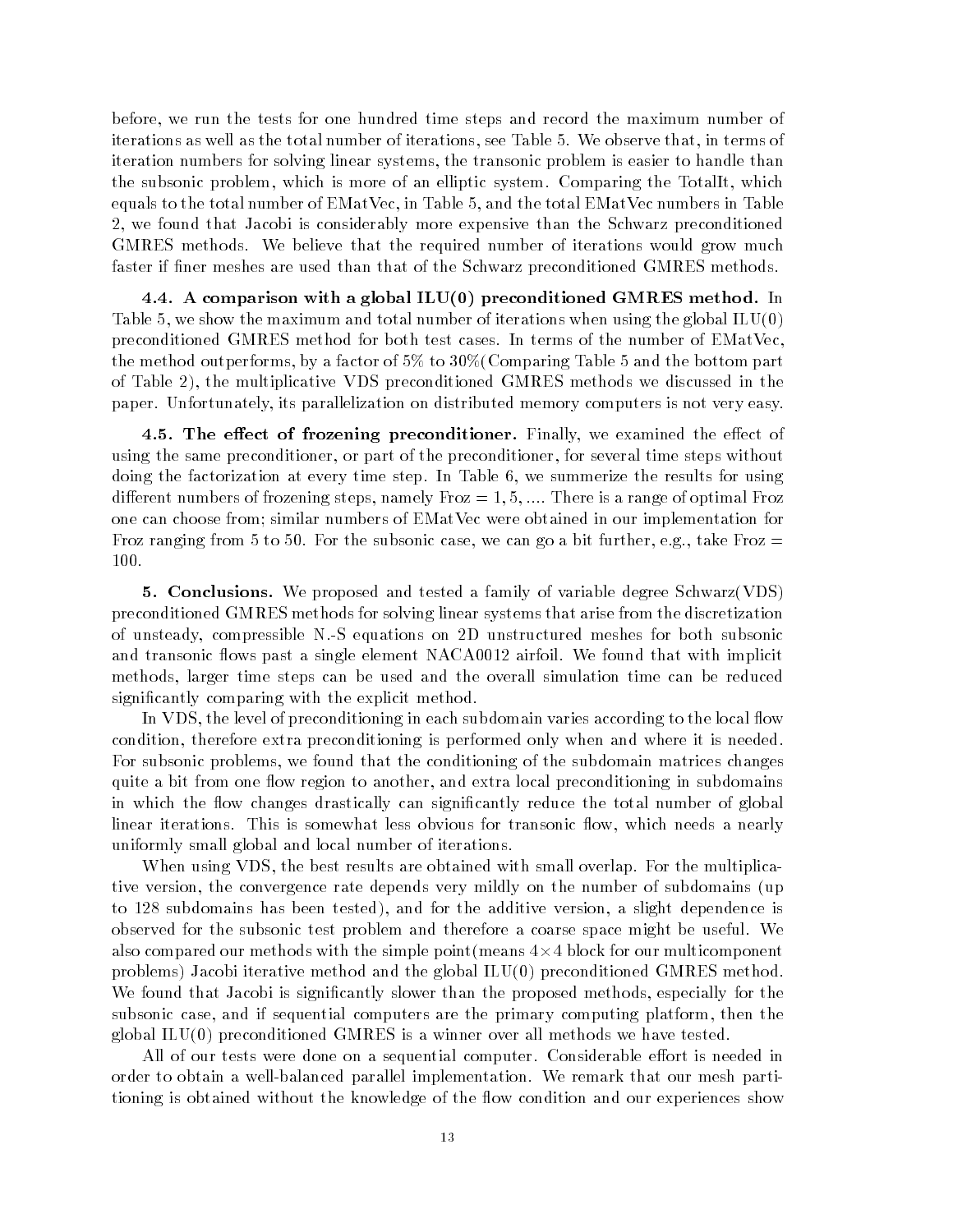that a solution dependent mesh partitioning would offer a more computationally balanced decomposition of the problems 

## REFERENCES

- T J Barth T Channel December 1999 Implicit parallel parallel parallel preconditioning techniques for computation tional fluid dynamics, in Proceedings of the Copper Mountain Conference on Iterative Methods, T- Manteuel and S- McCormick eds- Copper Mountain Colorado -
- [2]  $T. J. BARTH AND S. W. LINTON, An unstructured mesh Newton solver for compressible fluid flow and$ its parallel implementation and all appears to all the many components of the state of  $\mathcal{L}_1$
- R M Bean and R F Warming An implicit nitedi erence algorithm for hyperbolic systems in conservation laws J- Comp- Phys- pp- -
- [4] X.-C. CAI, C. FARHAT, AND M. SARKIS, Schwarz methods for the unsteady compressible Navier-Stokes equations on unstructured meshes, in Domain Decomposition Methods in Sciences and Engineering R- Statistics, Italianski Ethiopis, And O-Chinanova, India, Engineeri, Alliand India. Wiley and the sons Ltd-Construction of the sons Ltd-Construction of the sons Ltd-Construction of the Sons Ltd-
- [5] X.-C. CAI, W. D. GROPP, D. E. KEYES, R. G. MELVIN, AND D. P. YOUNG, Parallel Newton-KrylovSchwarz algorithms for the transonic ful l potential equation SIAM J- Sci- Comput- -Submitted.
- $[6]$  X.-C. CAI AND Y. SAAD, Overlapping domain decomposition algorithms for general sparse matrices, numer-and-application-and-application-and-application-and-application-and-application-and-application-and-application-
- $\mathcal{U} = \mathcal{U}$  and M Sarkis Local multiplicative Schwarz algorithms for convections for convex  $\mathcal{U}$ Tech- Report ICASE Report No- ICASE NASA Langley Research Center -
- [8] X.-C. CAI AND O. WIDLUND, Multiplicative Schwarz algorithms for nonsymmetric and indefinite el- $\mathcal{L}$  and  $\mathcal{L}$  and  $\mathcal{L}$  and  $\mathcal{L}$  and  $\mathcal{L}$  and  $\mathcal{L}$  and  $\mathcal{L}$  and  $\mathcal{L}$  and  $\mathcal{L}$  and  $\mathcal{L}$  and  $\mathcal{L}$  and  $\mathcal{L}$  and  $\mathcal{L}$  and  $\mathcal{L}$  and  $\mathcal{L}$  and  $\mathcal{L}$  and  $\mathcal{L}$  and
- The component of the Channel Component and The Changes and The Channel Component algorithms Acta Numerica Numerica A
- Digital Equipment Corporation Digital Extended Math Library for DEC OSF AXP Reference Manual Digital Equipment Corporation -
- M Dryja and O B Widlund Domain decomposition algorithms with smal l overlap SIAM J- Sciexperience the complex of the complex of the complex of the complex of the complex of the complex of the complex of the complex of the complex of the complex of the complex of the complex of the complex of the complex of t
- $\Box$  Farhat L Fezoui and S Lanteri Two computational viscous  $\Box$  on the Connection on the Connection on the Connection on the Connection on the Connection on the Connection on the Connection on the Connection on the Conn tion Machine Unstructured meshes upwind schemes and paral lel computation Comput- Methods Appl- Mech- Engrg-  pp- -
- $\Box$  Farhat and S Lanteri Simulation of computation of  $\Box$  viscous  $\Box$  viscous on a variety of  $\Box$ tational algorithms for unstructured dynamic meshes and performances results Comput- Methods  $\blacksquare$  . The matrix of the matrix of the matrix of the matrix of the matrix of the matrix of the matrix of the matrix of the matrix of the matrix of the matrix of the matrix of the matrix of the matrix of the matrix of th
- re s and H Simon Top S Lantering S Lands S Lands S Lands A software to software to the form of the mesh partitioning and the paral lel processing and applications to CSM and CFD computations Comput- Sys- Engrg-  $\blacksquare$  . The contract of the contract of the contract of the contract of the contract of the contract of the contract of the contract of the contract of the contract of the contract of the contract of the contract of the
- Let a stout a stout a stout and stought a class of implicity upwind studies for Euler simulations with unstruc tured meshes J- Comp- Phys- 
 pp- -
- P Forsyth and H Jiang Iterative methods for ful l Newton Jacobian for compressible NavierStokes equations in Proceedings of the Copper Mountain Conference on Iterative Methods T- Manteuel and S- McCormick eds- Copper Mountain Colorado -
- $\blacksquare$  Golub and J M Ortega Scientic Computing An International lel Computing An International lel Computing An International leads and  $\blacksquare$ Academic Press Inc- -
- was and we were allowed the second interesting and the second decomposition algorithms for steady, compressible aerodynamics, in Sixth Conference on Domain Decomposition Methods for Partial Dierential Equations A- Quarteroni J- Periaux Y- A- Kuznetsov and O- B- Widlund eds-RI eds-RI eds-RI eds-RI eds-RI eds-RI eds-RI eds-RI eds-RI eds-RI eds-RI eds-RI eds-RI eds-RI eds-RI eds-R
- , and we went to work and the state of the state of the state and the state of the state of the state of the s Argonne National Laboratory -
- C Hirsch Numerical Computation of Internal and External Flows Vol I Wiley New York -
- D Knoll NewtonKrylovSchwarz methods applied to the Tokamak edge plasma uid equations in Domain-Based Parallelism and Problem Decomposition Methods in Computational Science and engineering B- Sich and D- Siam- B- Siam- Sich and D- Siam- B- Siam- B- Siam- B- Siam- B- Siam- B- Siam- B- Si
- B V Leer Towards the ultimate conservation di erence schemes V A secondorder sequel to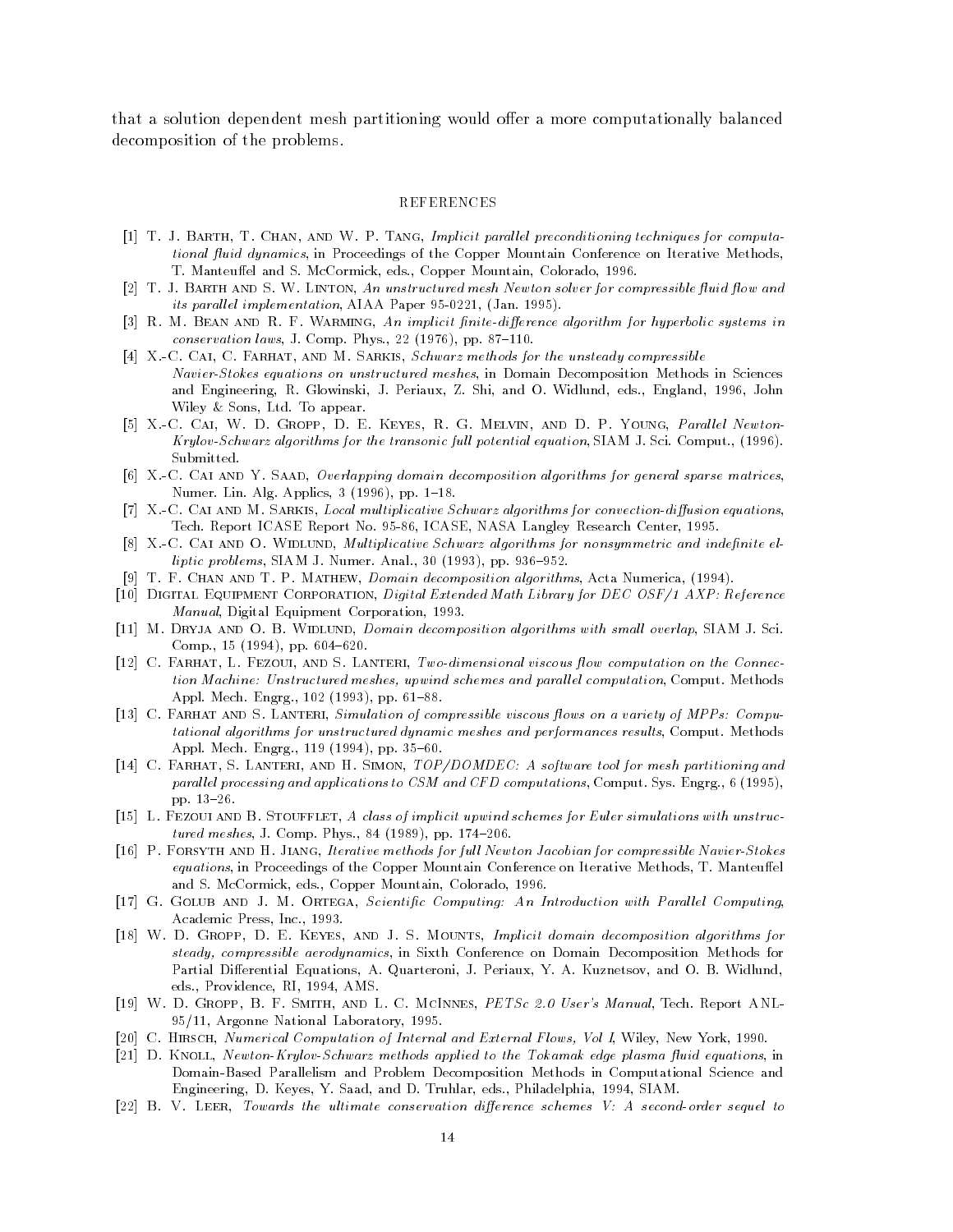

 $\mathbf{r}$  for any matrix at Machine at M  $\mathbf{r}$  ,  $\mathbf{r}$  ,  $\mathbf{r}$  ,  $\mathbf{r}$  ,  $\mathbf{r}$  ,  $\mathbf{r}$  ,  $\mathbf{r}$  ,  $\mathbf{r}$  ,  $\mathbf{r}$  ,  $\mathbf{r}$  ,  $\mathbf{r}$  ,  $\mathbf{r}$  ,  $\mathbf{r}$  ,  $\mathbf{r}$  ,  $\mathbf{r}$  ,  $\mathbf{r}$  ,  $\mathbf{$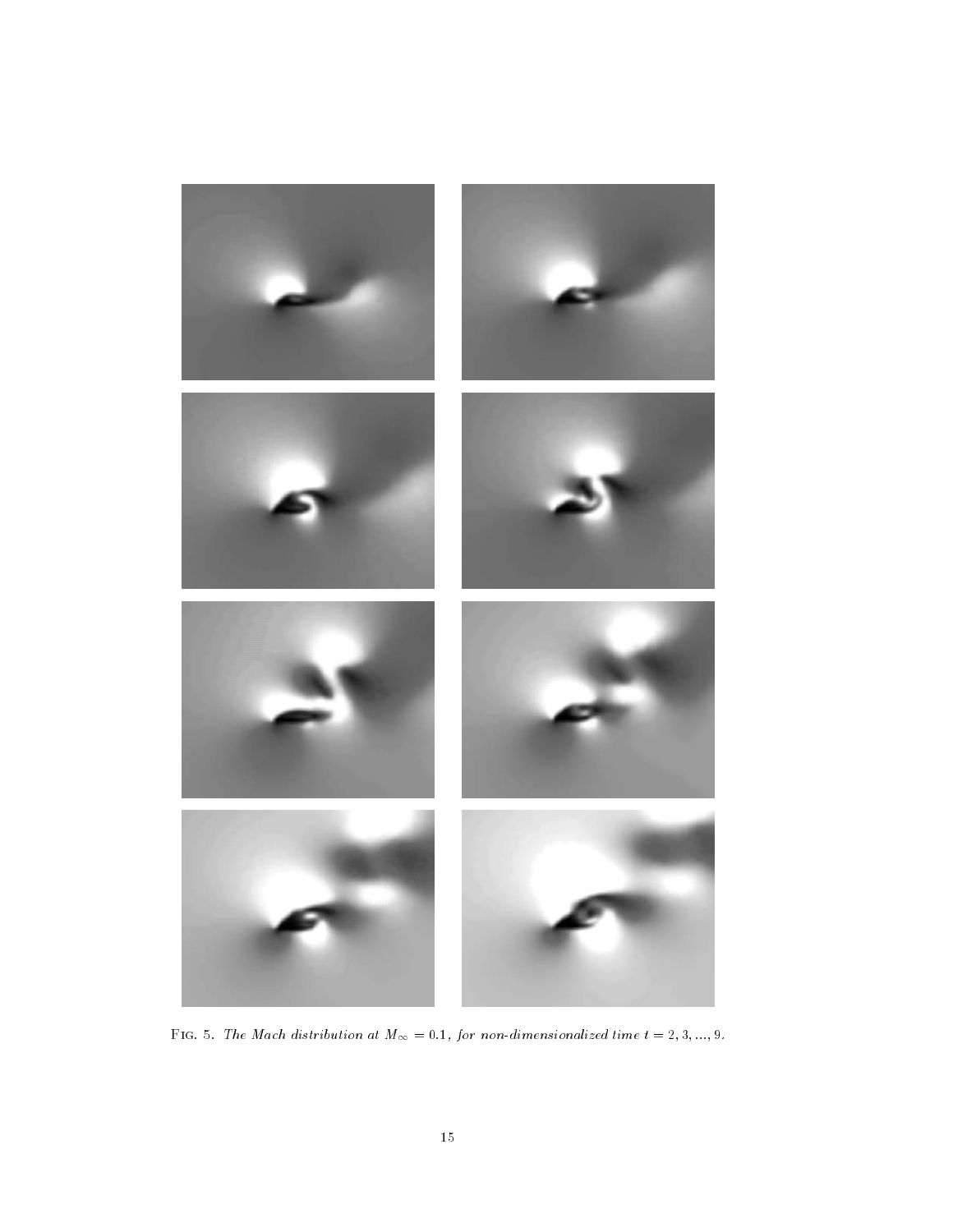

 $\mathcal{I}$  for any machinesis at M  $\mathcal{I}^{(n)}$  and  $\mathcal{I}^{(n)}$  are non-dimensionalized time to  $\mathcal{I}^{(n)}$  . Then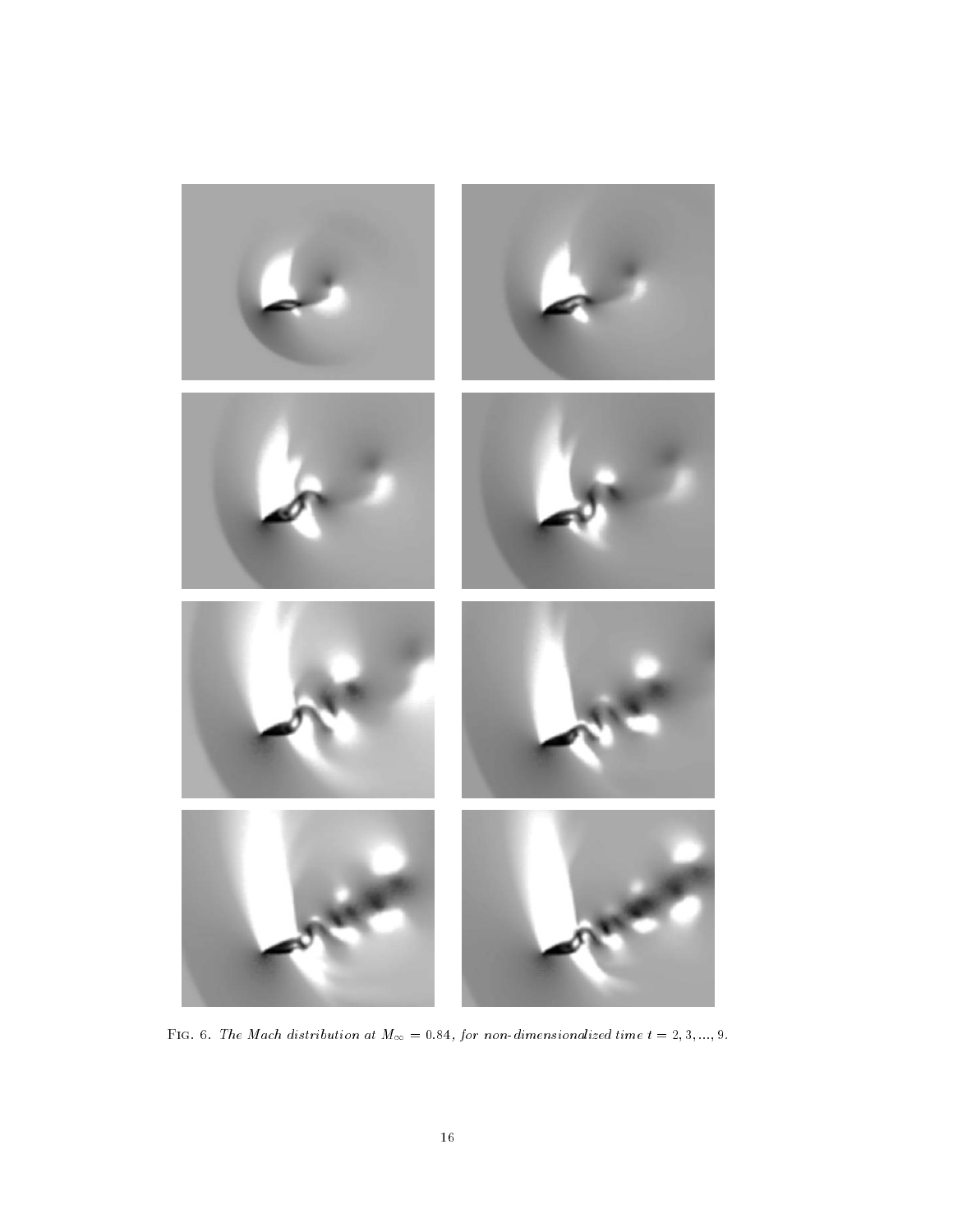$\mathcal{L} = \{ \mathcal{L} = \mathcal{L} \}$  . The proposition of the set of the set of the set of the set of the set of the set of the set of the set of the set of the set of the set of the set of the set of the set of the set of the set

- [23] A. POTHEN, H. D. SIMON, AND K.-P. LIOU, Partitioning sparse matrices with eigenvectors of graphs, SIAM J- Matrix Anal- Appl- pp- 

 -
- T Pulliam Low Research Residence in Motor number number of chaotic  $\lambda$  and chaotic algebra at the solution  $\mathcal{N}$  - are the Aerospace Sciences Meeting Reno New  $\mathcal{N}$
- P R Roe Approximate Riemann solvers parameters vectors and di erences schemes J- Comp-Phys- 
 pp-  -
- $\mathcal{A}$  . The inner outer preconditioned GMRES algorithm SIAM J-state-state-state-state-state-state-state-state-state-state-state-state-state-state-state-state-state-state-state-state-state-state-state-state-state-state-, - - - - , , pp. - - - - - - .
- [27] Y. SAAD AND M. H. SCHULTZ, GMRES: A generalized minimum residual algorithm for solving nonsymmetric intent systems; watana it was want to anapwrite (are systems). Provide the
- [28] B. F. SMITH, P. E. BJØRSTAD, AND W. D. GROPP, Domain Decomposition: Parallel Multilevel methods for Eliptic Partial Districts Partial Districts Partial Districts Partial Districts Press Press Press
- [29] J. STEGER AND R. F. WARMING, Flux vector splitting for inviscid gas dynamic with application to nited and the component of the component of the component of the component of the component of the component of
- , ver a perspective on the perspective on unstructured grad fraction, we are personal techno-kanada langley Research Center Feb-University Research Center Feb-University Research Center Feb-University
- val and <del>December 200</del> vents in D J Marriett method for the computation for the computation of unsteady fix as on unstructured grids Tech- $\alpha$  Research ICASE Research No-Research No-Research No-Research No-Research No-Research No-Research No-Research No-Research No-Research No-Research No-Research No-Research No-Research No-Resear Center Aug- -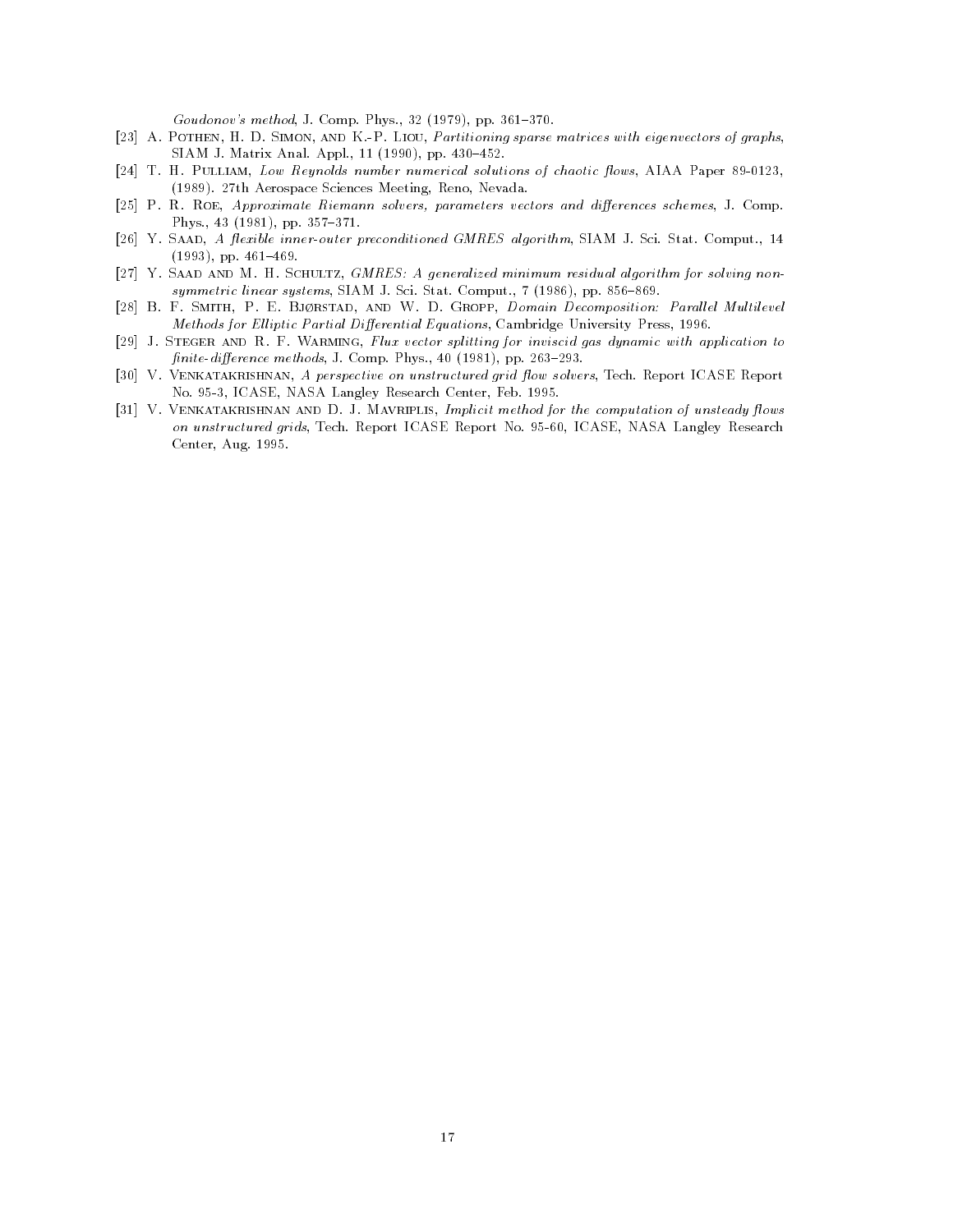${\rm Table}~1$ 

Total CPU hours and time steps spent for calculating the lift curves using explicit and implicit methods with a  $y$  created time is to the total interval interval is the main is the  $y$  and  $y$  are the M  $\sim$ and (0, 10) for the  $M_{\infty} = 0.84$  case.

|                   |            | Expl.<br>$CFL = 0.8$ | lmpl.<br>$ICFL=25$ | lmpl.<br>$CFL = 50$ | Impl.<br>$CFL = 100$ |
|-------------------|------------|----------------------|--------------------|---------------------|----------------------|
| $M_{\infty}=0.1$  | CPU(hours) | 54.75                | 22.84              | 13.26               | 7.58                 |
| Mesh12k           | Time steps | 196091               | 6018               | 3009                | 1504                 |
| $M_{\infty}=0.84$ | CPU(hours) | 51.89                | 14.26              | 9.20                | 6.06                 |
| Mesh48k           | Time steps | 48216                | 1389               | 694                 | 347                  |

#### TABLE 2

Each test is for 100 time steps and at each time step the initial preconditioned residual is reduced by a factor of  $\tau=$  10  $^-$  by using GMRES/VDS with ovlp  $=$  1. We use GMRES/ILU(0) as inexact local solvers to reduce the local preconditioned residual by a factor of  $\mathfrak{o}=10^{-+}$ . Here UFL=50.

| <b>ASM</b>      | Test 1 |                          |         | Test 2 |         |         |
|-----------------|--------|--------------------------|---------|--------|---------|---------|
| subdomains<br># | MaxIt  | $\operatorname{TotalIt}$ | EMatVec | MaxIt  | TotalIt | EMatVec |
| 8               | 6      | 545                      | 3150    | 6      | 519     | 1471    |
| 16              | 7      | 585                      | 3529    | 6      | 506     | 1628    |
| 32              | 9      | 673                      | 3851    | 6      | 560     | 1864    |
| 64              | 10     | 756                      | 4223    | 6      | 600     | 2184    |
| 128             | 11     | 842                      | 5621    | 7      | 603     | 2192    |
| MSM             |        | Test 1                   |         | Test 2 |         |         |
| 8               | 4      | 292                      | 1613    | 3      | 300     | 832     |
| 16              | 4      | 316                      | 1812    | 3      | 300     | 915     |
| 32              | 4      | 320                      | 1834    | 3      | 300     | 994     |
| 64              | 4      | 344                      | 1900    | 3      | 300     | 1089    |
| 128             | 4      | 351                      | 2335    | 3      | 300     | 1084    |

| Table |  |  |
|-------|--|--|
|       |  |  |

GMRES iteration numbers to reduce the preconditioned residual of Test 1 to  $\tau = 10^{-6}$  using GMresad i as interested with a contract local solver with a substantial solver with a solver with displayment of stopping criteria- Here CFL

-

|                      | $ovlp = 0$ | $ovlp = 1$ | $ovlp = 2$ | $ovlp = 3$ |
|----------------------|------------|------------|------------|------------|
| 1 iteration          | 35         |            |            |            |
| $\delta = 5.0e^{-1}$ | 23         | 32         | 33         | 33         |
| $\delta = 3.0e^{-1}$ | 18         | 20         | 19         | 19         |
| $\delta = 1.0e^{-1}$ | 16         | 15         |            |            |
| $\delta = 1.0e^{-2}$ | 15         | 12         |            |            |
| exact                | 15         |            |            |            |